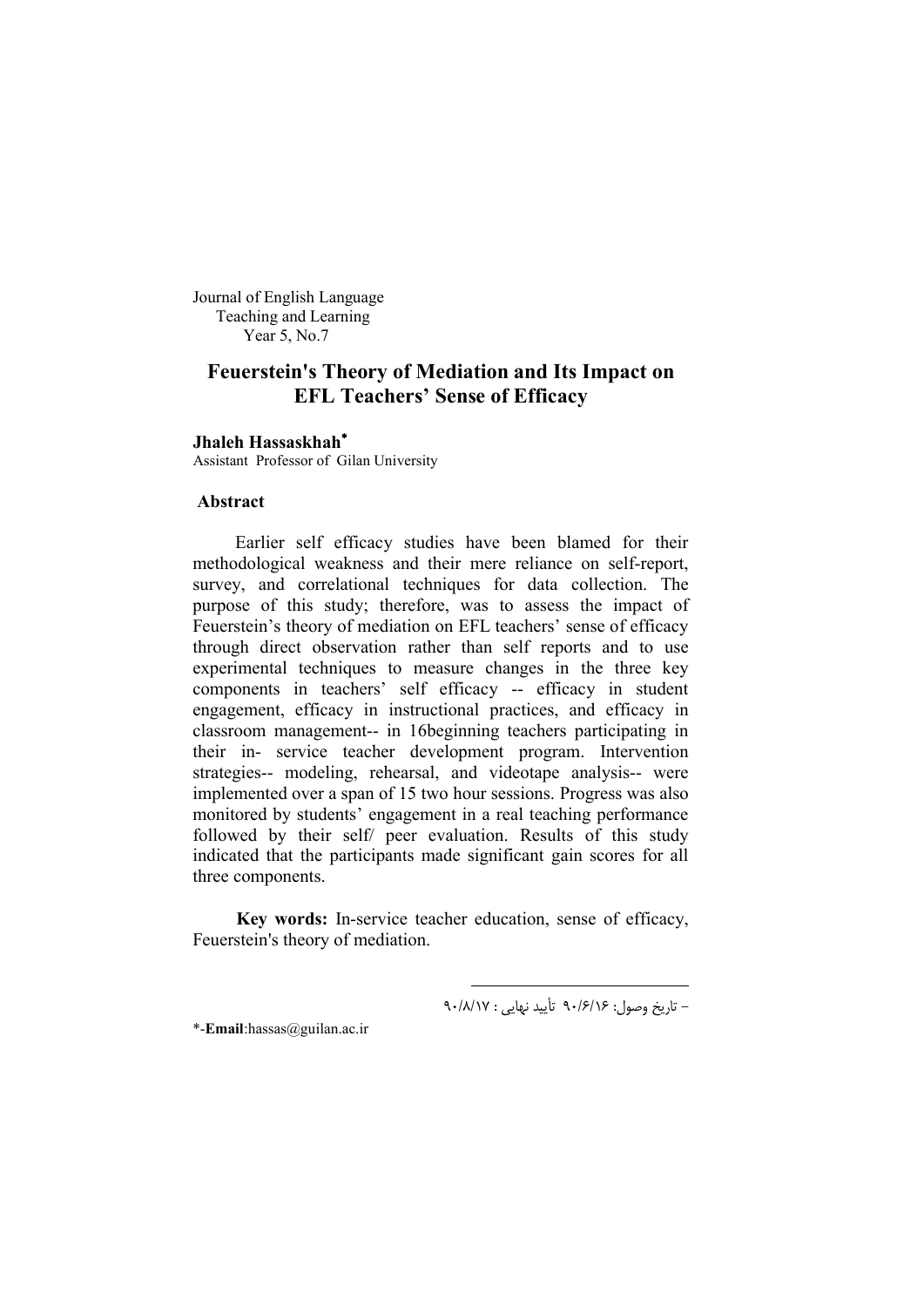Pre-service and in- service teacher education programs are essential in the development of teachers' sense of efficacy. However, this will not occur unless the content and nature of these programs meet the principles of standard education. Whereas recent paradigm shift in language teaching in the later part of the twentieth century, has made a demand for a parallel shift in teacher education, the educational system in many contexts, including this research context, seems to have been stubbornly resistant to such a change. To make the matter worse, the impact of disseminatory understanding towards teaching and learning has been so overwhelming that led the educationists to accept that a one and one time only teacher education program taught and supervised by professional teachers prior to the beginning of the teachers' service would be sufficient to prepare the would be teachers for the challenges of their future practices in classrooms. But since it is widely believed that what is taught by the professionals is not always equal to what is learned by the learners, the necessity of reviewing the value of such an approach becomes inevitable. This study, thus, intends to do so by letting beginning teachers have their voices heard regarding their sense of efficacy in managing the real teaching challenges they were facing soon after their pre- service teacher education course was over. To this end, a more person- centered inservice program was required to be incorporated into the teacher education— a concept which received interest in the mid-1980s. Besides, since this researcher, in line with Lange(1990: 250), views teacher development as "a process of teachers' continual intellectual, experiential, and attitude growth", one of the most important objectives of the program set by this study therefore has been to help teachers develop the ability to recognize the underlying beliefs behind their teaching practices, and reflect upon their sense of efficacy in managing their classrooms. Moreover, influenced by Feuerstein's (1980) theory of mediation, we wanted to explore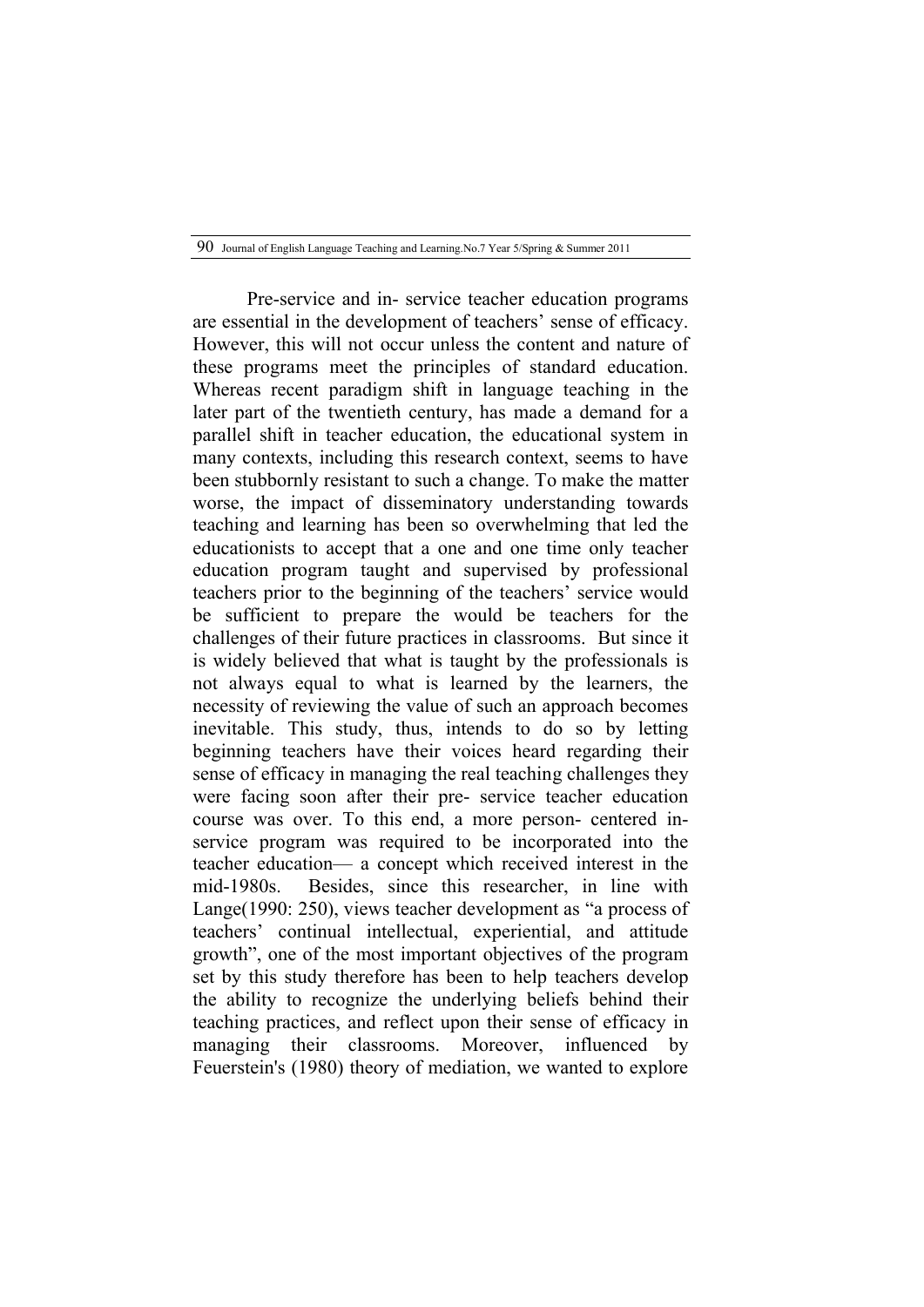ways which could help us empower teachers to think for themselves and to know the reason why they were required to act in particular ways. Accordingly, issues, concepts and tasks were presented to the participants in the form of problems to be explored in dialogue rather than an information to be ingested and reproduced, and problem solving tasks were employed to provide the participants with opportunities to judge and verify their sense of efficacy.

The detailed account of the procedures is presented in four sections to come. The first section provides an overview of theory and research pertaining to self-efficacy, discusses the relevance of the self-efficacy construct to teacher development, and presents the rationale for this study. The second section presents the findings of this empirical research. The third and fourth sections provide a summary conclusion and recommendations for future research.

### **Review of literature**

A person's belief in his or her ability to do well despite all the existing obstacles is what Bandura(2007) refers to as self efficacy. It is this belief, he asserts, that helps the individuals to self reflect and evaluate what they do and how they think. Theoretically speaking, it would be naïve to think that this belief would be developed through a unidimensional and linear process. Indeed various forces, though the number might vary for different people, are expected to dynamically interact to shape the individuality of each individual. For instance, social cognitive theorists postulate these factors to be three-- environmental, behavioral and internal personal, and Bandura (1997) considers four sources for fostering efficacy- verbal persuasion, vicarious experiences, physiological arousal, and mastery experiences.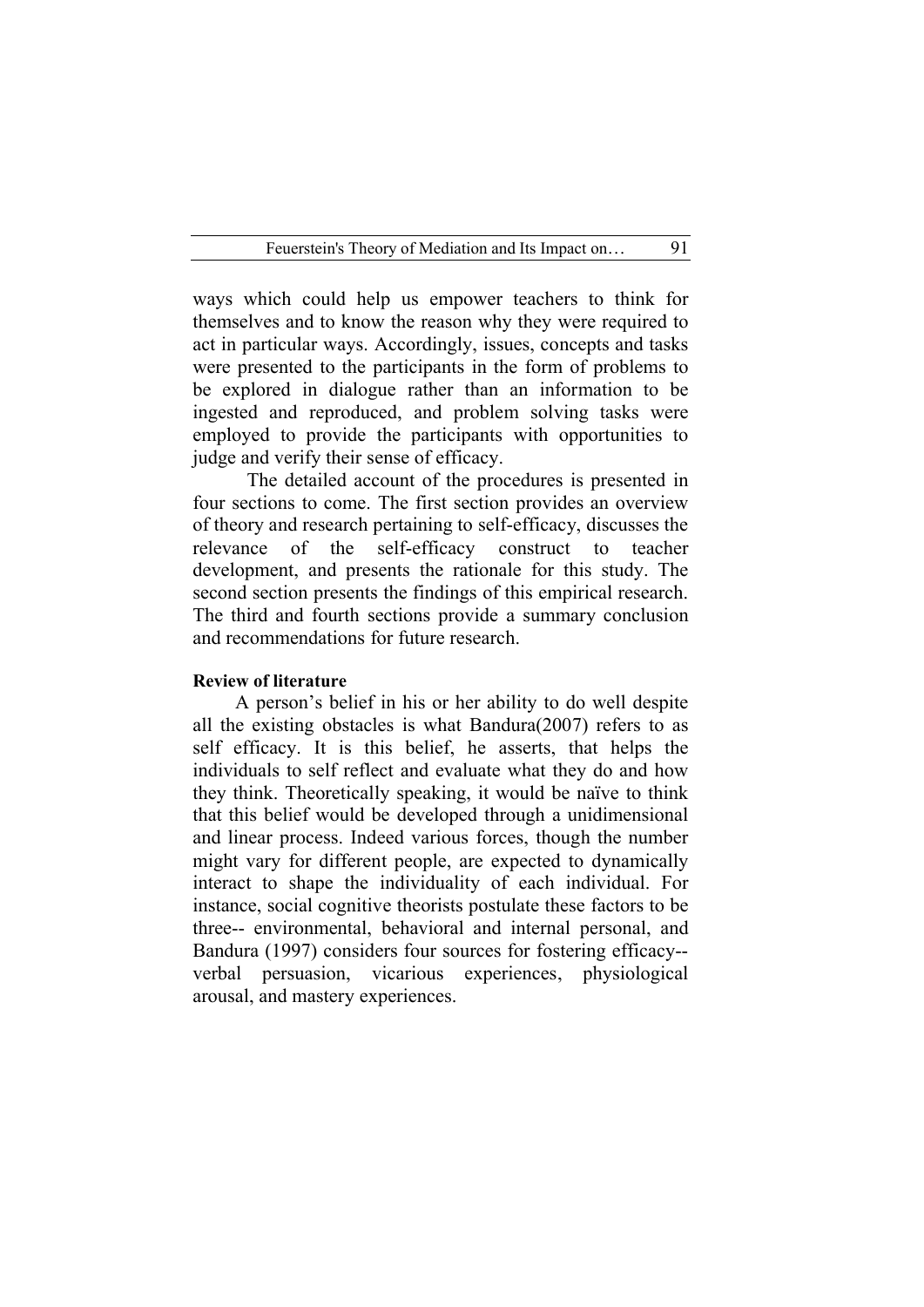These different but overlapping hypotheses since then has stimulated researchers in different disciplines to test the generality and strengths of these postulations. In education, for instance with the exception of few studies, it was found out that teachers' self efficacy beliefs affected their teaching practices. A case in point is Pajares(1996, 2002) who admitted that the stronger the teachers' self efficacy beliefs are the more chances exist for the development of their students' mastery experience. He later suggests that teachers' self efficacy development has to be continually studied and its influential factors have to be further investigated, specially during their in service training where beginning teachers have realistically faced the challenging demands of their career and tested their level of ability to tackle the problems. These findings supported Bandura's (1986, 1995) claim that efficacy beliefs are the mediators between teaching skills and performance attainments in all cultures. However, Henson(2001) in his review of the self efficacy studies, concluded that the interpretations of the construct and the attempts to measure it was not consistent and he also blamed the methodology of those studies. More specifically he was surprised to see that all those studies relied merely on self-report, survey, and correlational techniques for data collection. Pajares (1997) too recognizing this methodological weakness, called for two strategies : 1) to assess both the sources and the effects of selfefficacy through direct observation rather than self reports;2) and to increase the use of experimental techniques so as to manipulate sources and effects. (p. 30). This observation then underscores the significance of the need for more experimental (or quasiexperimental) and/or long term designs.

In addition, the studies available were all carried out in limited types of cultures and the results were generalized thereafter, but experience has shown that what is correct in one context is not necessarily right in another. Therefore, to bridge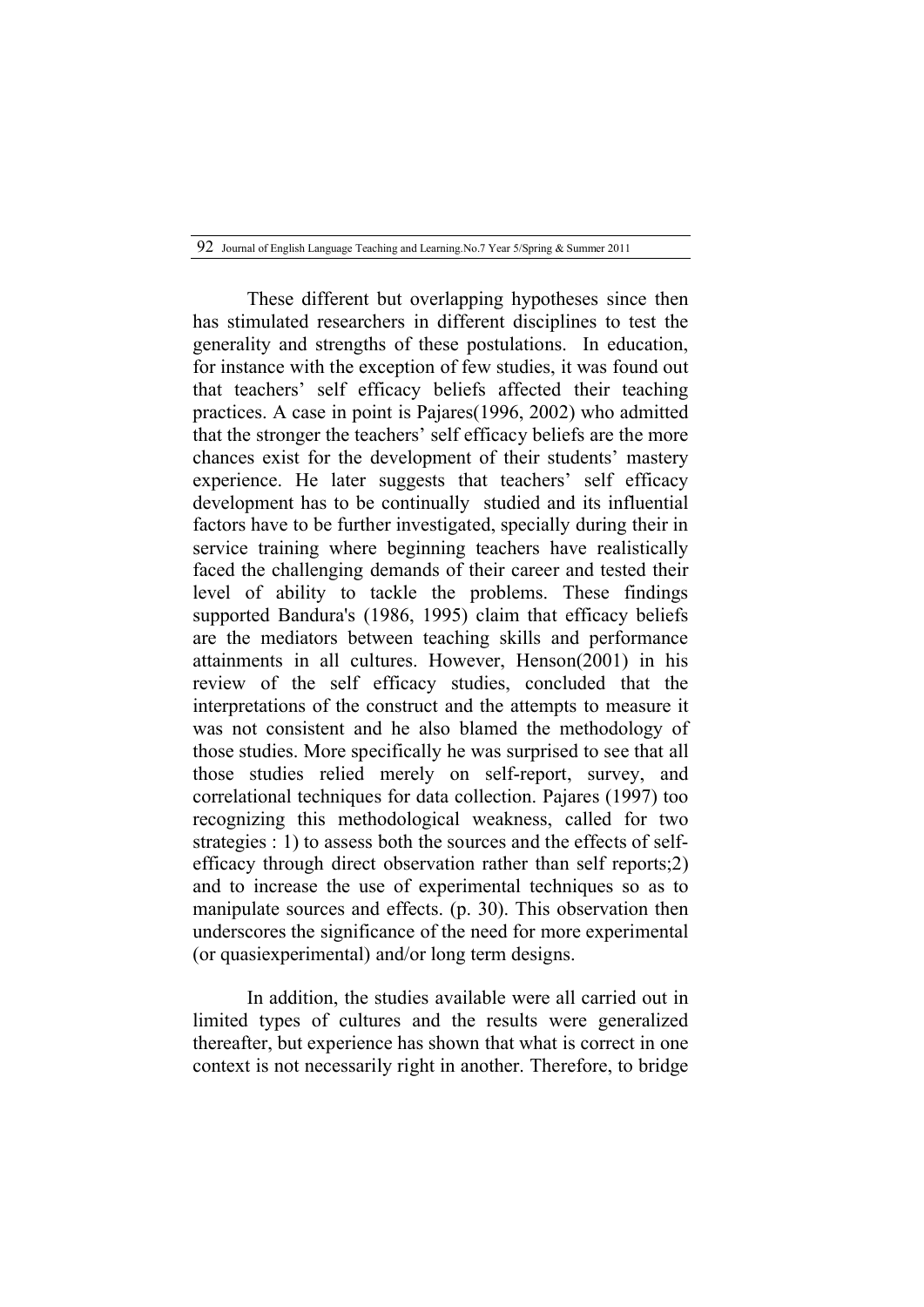this cross- cultural gap in the self efficacy studies, more research was required to examine the impacts of self efficacy beliefs across cultures. This need has rightly been felt by many other researchers as well *(*Eslami & Fatahi, 2008; Khodarahimi, 2010). Although these findings *too* revealed that the more efficacious the individuals felt, the more likely they were to succeed, they did not explore the role that various incentives play in developing and cultivating student and teacher efficacy beliefs. So the need to study the topic more thoroughly still remains. In other words, research has yet to investigate the factors that might increase teachers' selfefficacy.

To partly fill the gap, this study, following a mixed method approach, employed self report, peers' observation report and experimentation, to explore how a mediating role reflected in the self/ peer supervision technique, may boost self-efficacy in the beginning teachers participating in this study. This technique is claimed by Bandura (1994) to be able to help teachers broaden self-knowledge of their capabilities through peer relationships, access models of efficacious styles of thinking and behavior and enjoy highly informative comparisons for judging and verifying one's self-efficacy.

# **Research Questions**

Accordingly three questions have guided the findings of this study:

- 1. What is the start efficacy level of beginning teachers' in their actual teaching experiences?
- 2. Are general teaching efficacy beliefs likely to change when teachers are exposed to vicarious learning experiences or social persuasion, such as coursework?
- 3. Which one of the three factors identified by the instrument- efficacy in student engagement, efficacy in instructional practices, and efficacy in classroom management-- sees more significant changes due to the treatment ?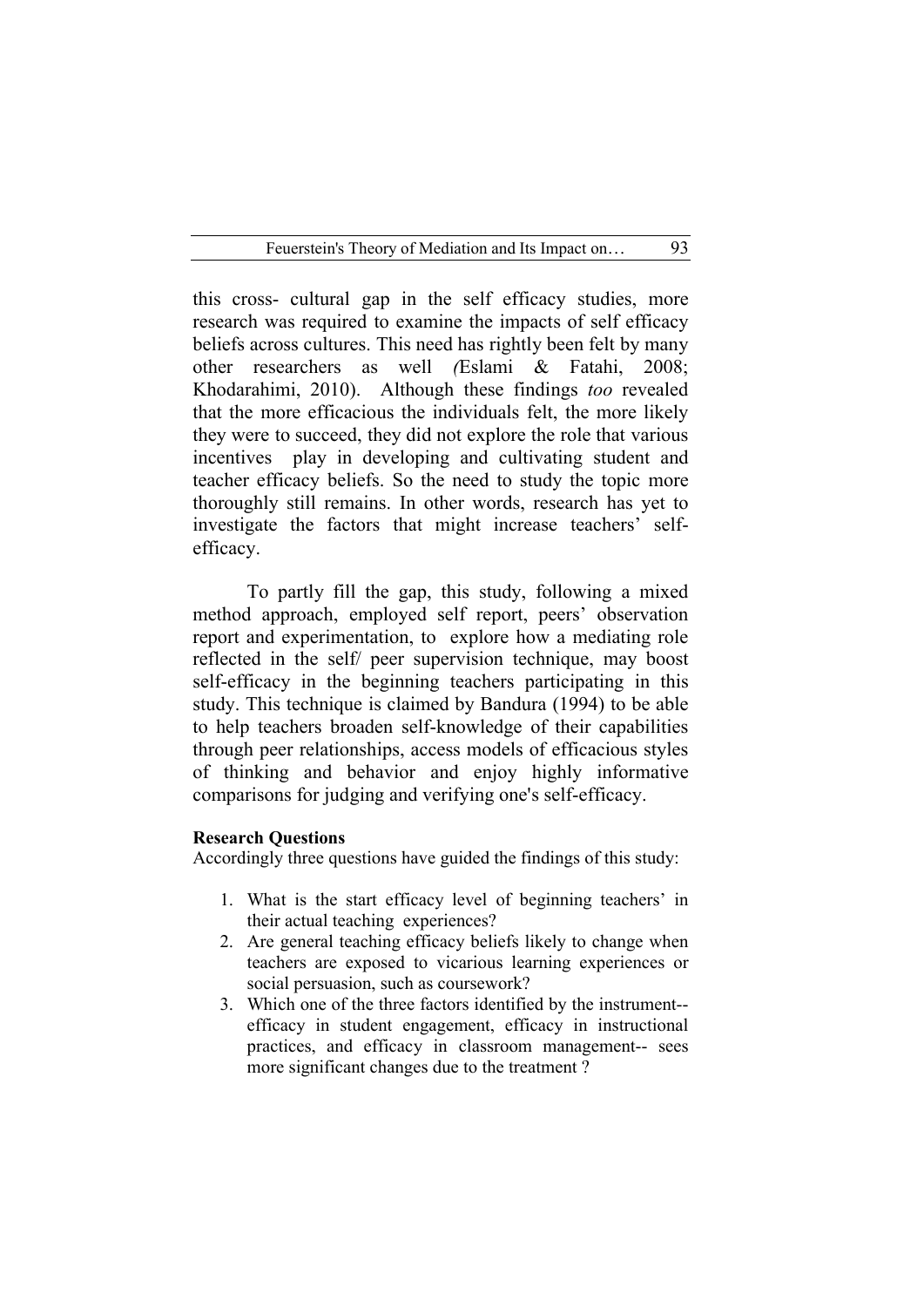The information reported in this article came mostly from the participants' reported responses to the items in TSES, field notes, observations, and author interpretations. Direct quotes were not often included so as not to distract from the intended message.

#### **Method**

The central focus of the study was based on changing the classroom engagement from a position oriented to a person- oriented interaction by passing the ascribed supervisory role from the regular teacher /supervisor to the beginning teachers themselves, and to examine how through self/ peer supervision, which is said to possess all Feuerstein's (1980) twelve features of mediation; that is, *significance, purpose beyond the here and now, shared intention, a sense of competence, control of own behavior, goal setting, challenge, awareness of change , a belief in positive outcomes, sharing, individuality and a sense of belonging* we could bring about changes in teachers' sense of efficacy about teaching and learning. The details of the research strategy, together with the means of collecting data for analysis appear below.

# **Setting**

The setting in which this action research was conducted is a language institute in Rasht- Iran. The school contained about 800 students, from beginning to advanced proficiency levels . All the students are served by 40 teachers in all. Approximately 15 percent of the teachers' population is renewed at the beginning of every other terms (each term lasts 3 months) and teacher education programs are provided at the induction phase of the teachers' career-pre service. Dynamic assessment of teachers' efficiency based on student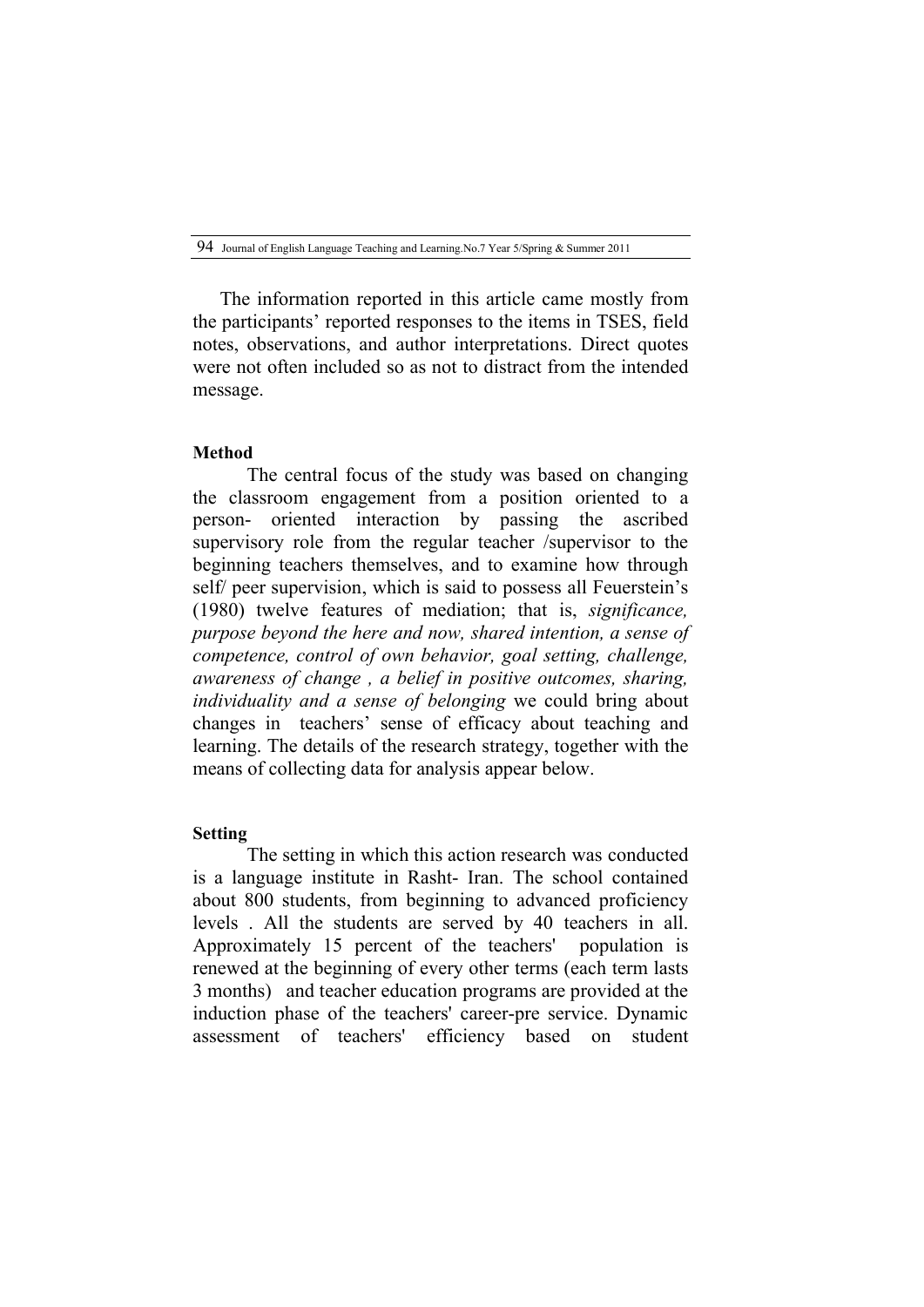assessment, parents' and school assessment guarantee the job security of the teachers'.

### **Participants**

There were 16 beginning teachers (11 females and 5 males, with an average of around 3 years of teaching experience and an earlier Teacher Education Course –TEC experience) who enrolled in a 30 hour in- service teacher education program. It should be noted that working with inservice teachers is by nature different from working with the pre-service ones because by definition, as employees, such teachers are already supposed to be competent, so there is the potential for serious loss of face, if in-service teachers receive negative evaluations or even get suggestions for improving their teaching. Thus, to overcome the obstacle of their resistance to participation in this study, the course was offered as part of the teachers' professionalization program devised by the institute. Moreover, the researcher tried to maintain the participants' trust by establishing *transparency (*congruence between the stated purpose and follow-up actions)—assuring them that no official evaluative report of their weaknesses would be filed in the teacher's personnel file. This issue is related to Burton's point that "observation as a means of staff development must be kept separate from administrative supervisory requirements" (1987:164). Finally, they all agreed to participate in the research by providing both, verbal and written consent. The participants were in the age range of 21- 30. The descriptive statistics describing the sample appears in table 1.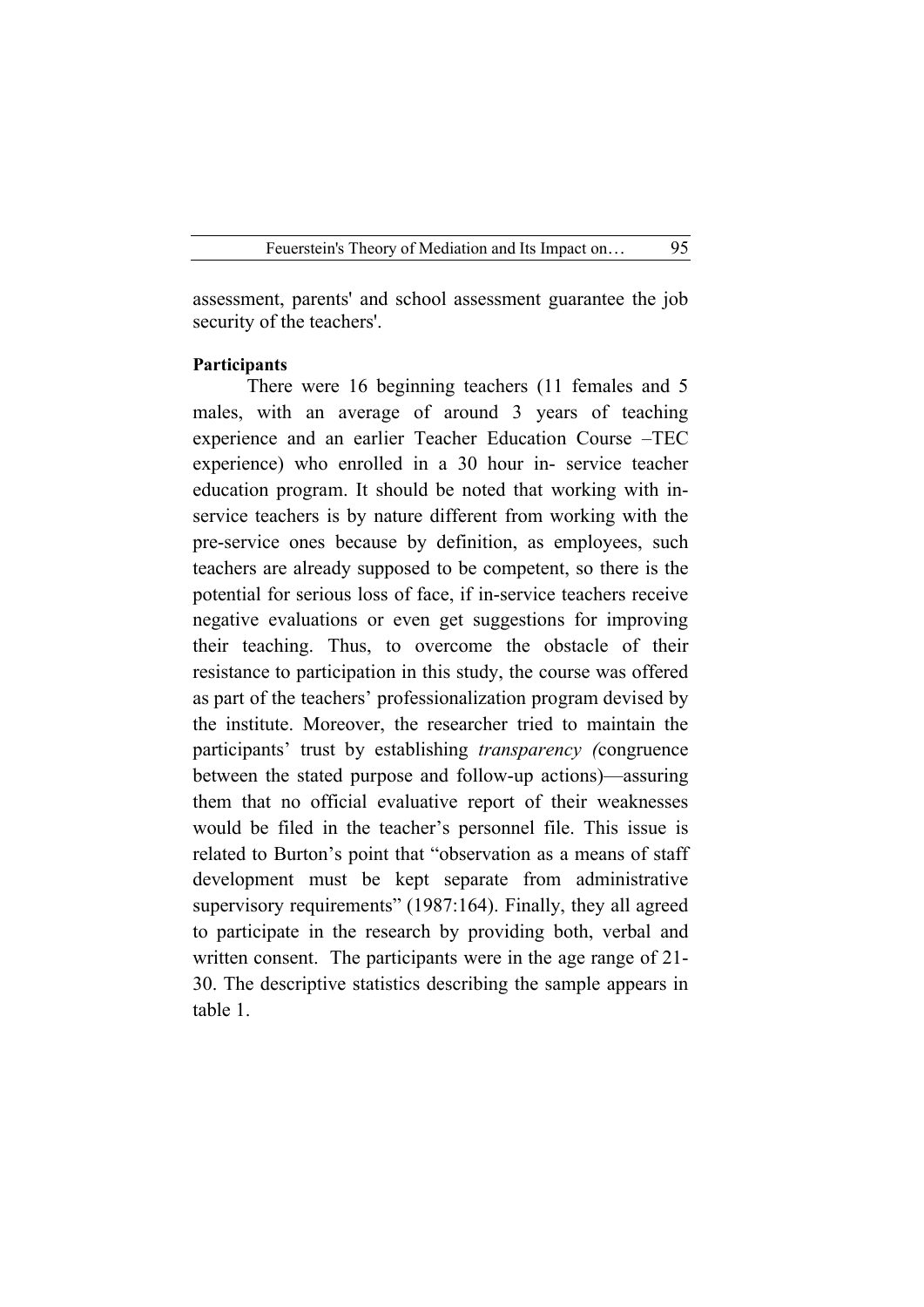| Table 1. Sample descriptive statistics |          |               |               |               |                       |  |  |
|----------------------------------------|----------|---------------|---------------|---------------|-----------------------|--|--|
|                                        | N        | Minimum       | Maximum       | Mean          | <b>Std. Deviation</b> |  |  |
| Age<br>experience                      | 16<br>16 | 21.00<br>1.00 | 30.00<br>5.00 | 24.06<br>2.94 | 2.11<br>1.195         |  |  |

**Table 1. Sample descriptive statistics**

# **Instruments**

Keeping in mind that in reflective teaching the choices of what data to collect and how to collect them rest with the individual teacher, and supervisors must collect data in service of the teachers' foci rather than their own and support teachers' efforts to collect data, all the instruments which are listed below have had this feature, as part of their inherent characteristics:

*Unseen observation:* The primary technique for data collection was based on a structured self-evaluation conducted by the individual teacher and then discussed with the supervisor. It involved two questionnaires completed by the teachers. The first tapped into teachers' belief systems and philosophies of teaching. Teachers filled out this questionnaire before teaching the lessons. The second questionnaire encouraged the teachers to reflect on their action. Teachers completed it immediately after teaching their lessons because its purpose was "to reveal what actually happened in the class" (Powell, 1999). Powell claims that in post-lesson discussions, these "unseen observation questionnaires persuade practitioners to articulate their general principles, then examine and analyze them for contradictions" (ibid.). In the process, teachers compare what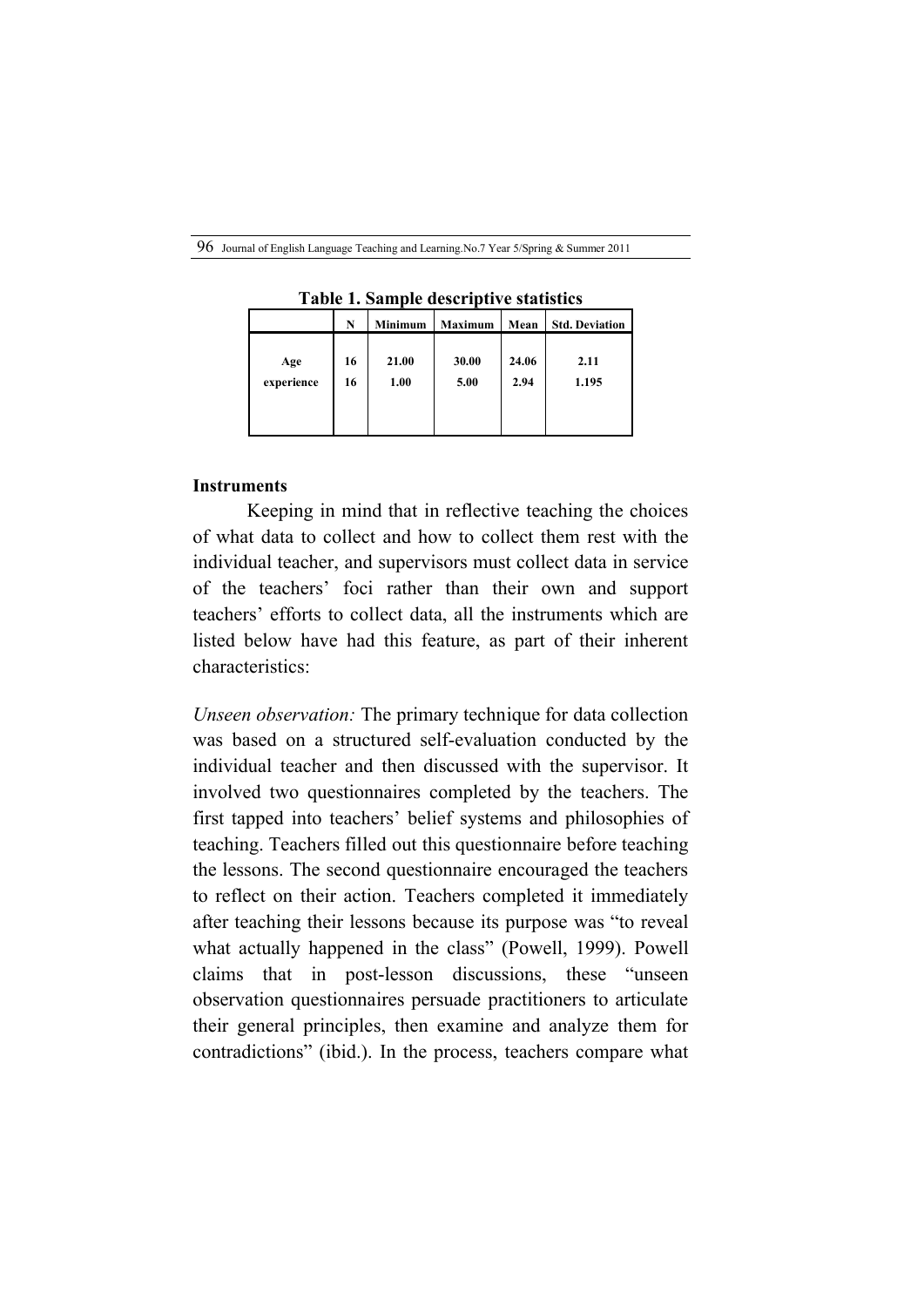they had planned with what actually happened during their lessons. Powell adds that "self-observation is a very useful tool for encouraging teachers to increase their awareness of and evaluate their own teaching" (ibid.: 4).

*Teachers' Sense of Efficacy Scale (TSES):* The scale, developed by Tschannen-Moran, and Hoy(2001), includes 24 items categorized into three moderately correlated factors: efficacy in student engagement, efficacy in instructional practices, and efficacy in classroom management. The scale is reported, in Tschannen-Moran & Hoy (ibid.: 798), to have the alpha of 0.90 for the whole test, 0.81 for engagement, 0.86 for instruction and 0.86 for management subscales.

*Field notes:* The notes taken by this researcher tightly focused on the three categories specified by the TSES (Student engagement, efficacy in instructional practices, and efficacy in classroom management ), as well as the teachers' concerns, as identified in the pre-observation conference .

*Peer evaluation:*Language teachers were asked to be evaluated by their peers for developmental and evaluation functions. Although Alfonso(1977)noted that demands for accountability based on attaining objectives can create "a competitive environment that will detract from honest attempts at peer evaluation"(p.597),he also acknowledged that peer supervision could "breed a new sense of responsibility not only for teachers to support their colleagues but also to improve their own instructional practice" (ibid.:599).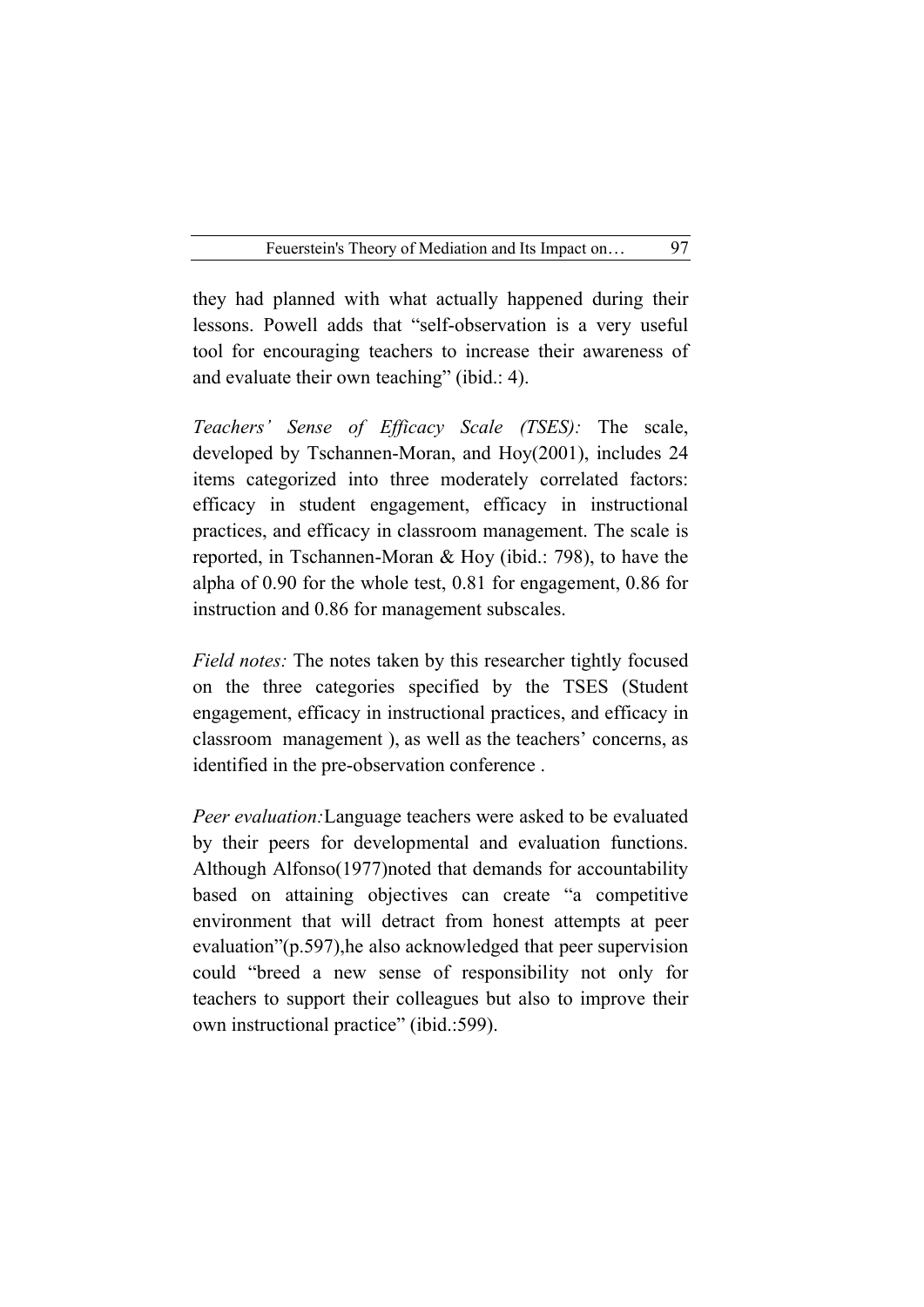*Self-evaluation:* Language teachers also provided information for evaluation. There are many common-sense reasons to invite input from teachers and their peers in both formative and summative evaluation, particularly in situations where the supervisors is absent. In that case, it is important that someone be involved who actually regularly experiences the same working conditions as the teacher being evaluated.

*Semi structured interviews:*Semi-structured interviews allowed both the interviewer and interviewee to discuss the topics in more detail, to freely and fully express their views, beliefs and thoughts, and to change and modify interview questions whenever needed(Mathers, Fox & Hunn 1998). Accordingly, rich, reliable, valid and accurate data were gathered via this means for this study.

*Post- observation conference:* In order to provide feedback to language teachers, the data collected formed the basis of the discussion in the post-observation conference. Murdoch emphasized: "If data collected is collaboratively reviewed, it will greatly increase the likelihood of a positive outcome – in terms of a useful dialogue about strategies, and the identification of future foci for lesson preparation/observation" (2000:58–59). For this reason, the post-observation conference was a dialogue rather than a monologue.

# **Intervention**

All the teachers who participated in this study had an earlier pre-service teacher education experience; however, as they claimed in the pre-observation conference, it was unable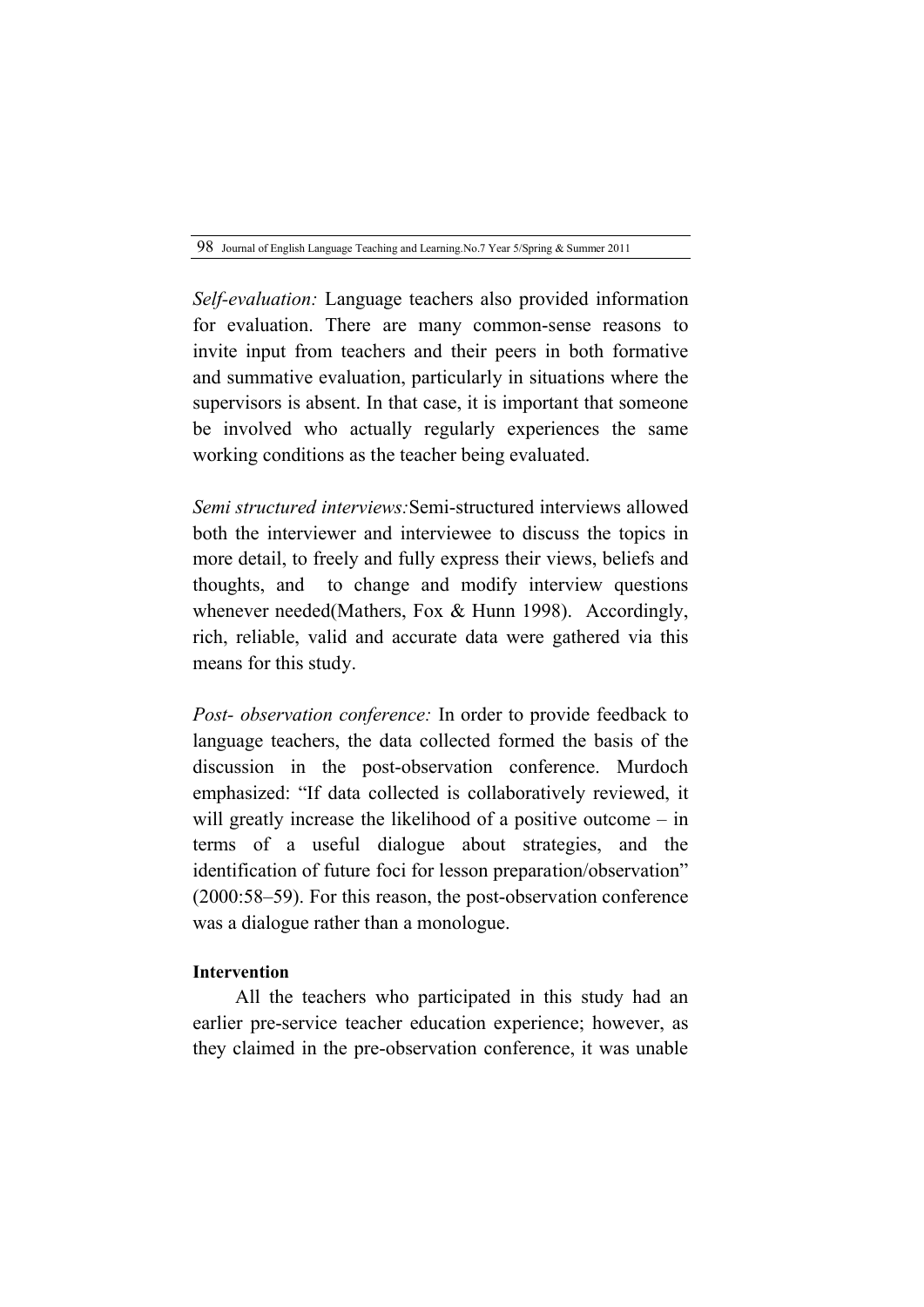to satisfy their needs for tackling real instructional problems they were facing in their classes. To bridge this gap, this action research, used self/ per supervision derived from social constructivism to guide the participants one step ahead in their paths to professional development. Social constructivist framework claims that such passive learning procedures as imitation and rote learning may play only a minor role, if any, and instead supports the case for mediation, learner- centered instruction, experiential learning, and personalization.

To identify what was actually going on with the teachers' language teaching experiences, the researcher spent four weeks in the field with them -- watching, listening, and recording their actions, attitudes, and approaches to teaching before utilizing self/peer supervision. Then at the beginning of the experiment, they were divided into four 4-member groups and put in a class equipped by four laptops, one for each of the 4 groups to watch the teaching videos prepared for this research and to do the assigned tasks. Within their 120 minute class periods, the participants completed at least 30 minutes of solitary work and at most 60 minutes of collaborative work on expert and non-expert's teaching video analysis. The remaining time was spent on other classroom discussion. They followed this schedule, working on the program at least two days per week, for 7.5 weeks.

When the teachers worked in groups, roles were designated for each member in each group. This grouping seemed to encourage teamwork, problem solving, and collaboration among the participants. At the end of the program, each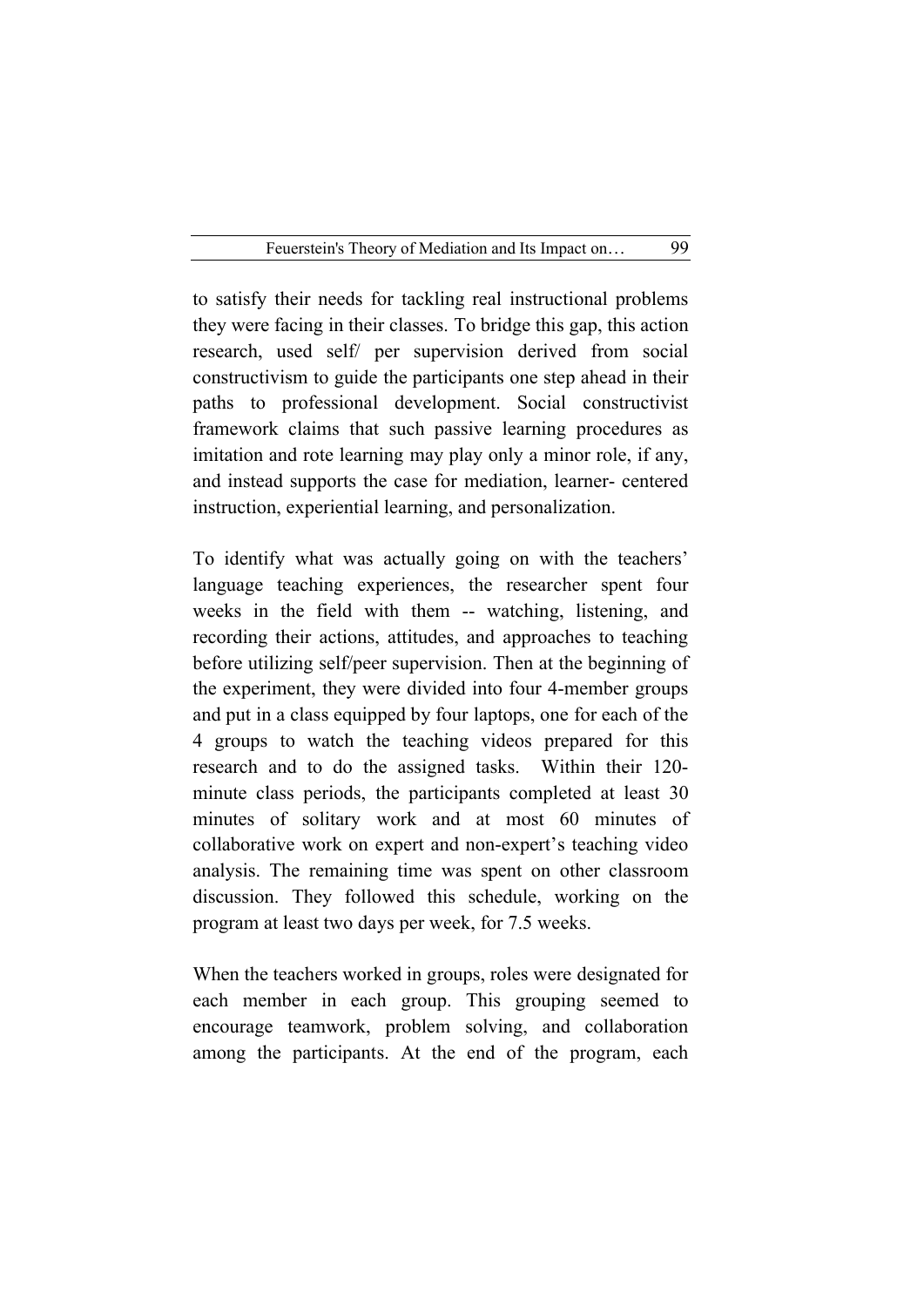teacher was asked to run an unseen observation of their own and their peers' classes and write a reflective essay on the experience. Extension activities that encouraged further reflection were developed and assigned to accommodate teaching at different proficiency levels.

# **Procedures**

The processes of observation and feedback in this research is represented in figure 1(borrowed from Bailey, 2006) below.



**Figure 1.** The processes of observation and feedback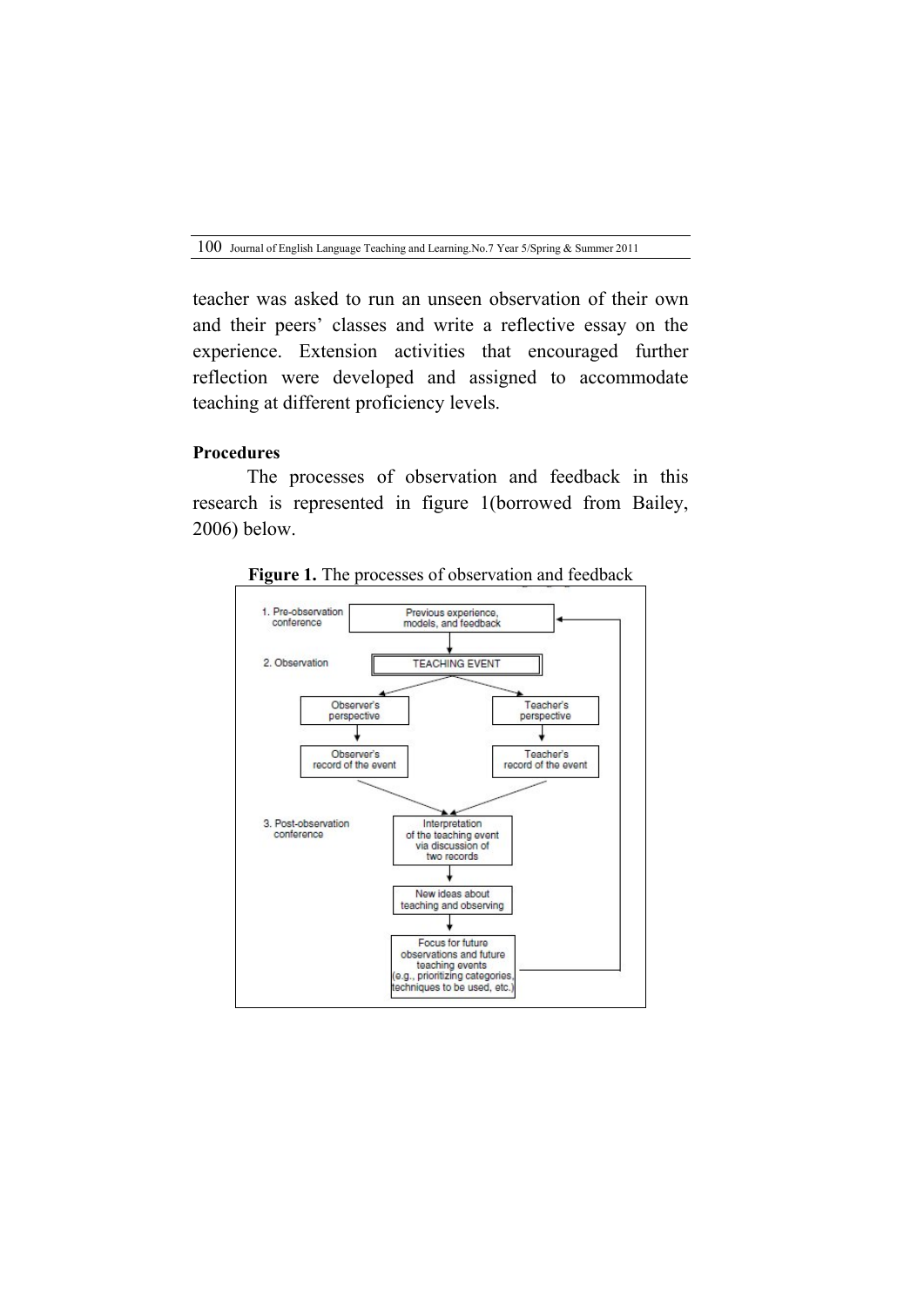At the beginning of the course, and prior to treatment, the researcher administered TSES to gain a preliminary assessment of teachers' sense of efficacy. Next, the students received the course syllabus. As the syllabus underscored the importance of group work in this course, the researcher highlighted the importance of group work and being a part of a group. In the meantime, she unobtrusively monitored and observed the students as they worked in their groups. She collected regular reports from the students via electronic mail contacts and made sure everything had been completed accurately. Then, she used semi structured interviews, field notes, the homework assignment and the rubric as a summative assessment.

Finally, one month after the experiment was over, TSES was administered once more to examine the students' gain scores, if any, in their perceived sense of efficacy.

### **Data Analysis**

This research consists of both qualitative and quantitative data. The former was obtained through pre observation assessment, unseen observation, post observation conference, and a questionnaire. Besides, the study employed other sources as well: (1) Self/ peer evaluation, (2) field notes which were taken on dialog/conversation during the observation sessions, (3) and the participants' reports which were sent via electronic mail contacts. In effect, the interviews were conducted using a semi-structured interview guide because it allowed the participants to freely and fully express their views, beliefs and thoughts (Lofland & Lofland 1995; Mathers, Fox & Hunn 1998).

Moreover, for the quantitative data, the researcher employed Wilcoxon Signed Ranks Test-- a non- parametric counterpart of matched t-test-- to test the differences between the participants' sense of teaching efficacy prior to and after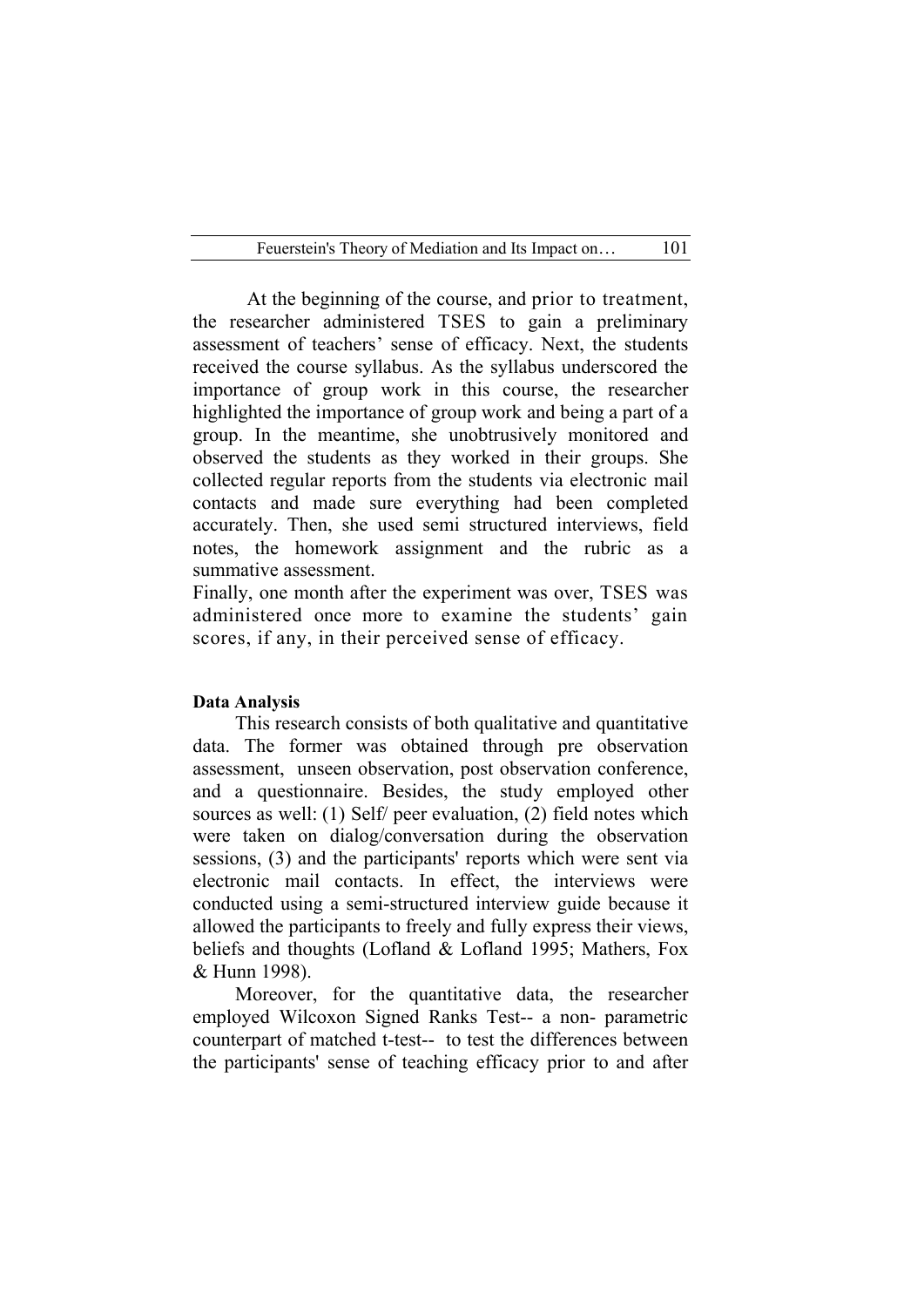the experiment. The results are presented in the following section.

#### **Findings**

### **Qualitative Data Analysis**

The report in this section is organized based on Miles  $\&$ Huberman(1984; 1994) qualitative data analysis methodology. Accordingly, the data were summarized, codified and finally categorized. Finally, through searching for a descriptive patterns in the data, meaning and sense was given to the analyzed data. As stated earlier, this study was carried out in different phases: pre- observation, observation, and post observation and follow up. The results of each phase appear below:

### **Pre- observation Results**

Having reviewed the initial, informal interview notes, I found that three of the 16 students—1 male and 2 females-- (18.75%)had very *little* prior theoretical background from their pre- service teacher education, supporting the claim made by (ESOL Standards, 2000; Stinson & Claus, 2000) who stated that that theoretical instruction offered to the students in their teacher education classes is not enough. Besides, even those with some limited theoretical knowledge about language teaching preferred to base their teaching practices on their earlier experience with their *teachers* at school, in their TEC and their colleagues at work rather than the conceptions proposed by theories. Only one of the 16 participants actually had sufficient background knowledge, but she too , admitted in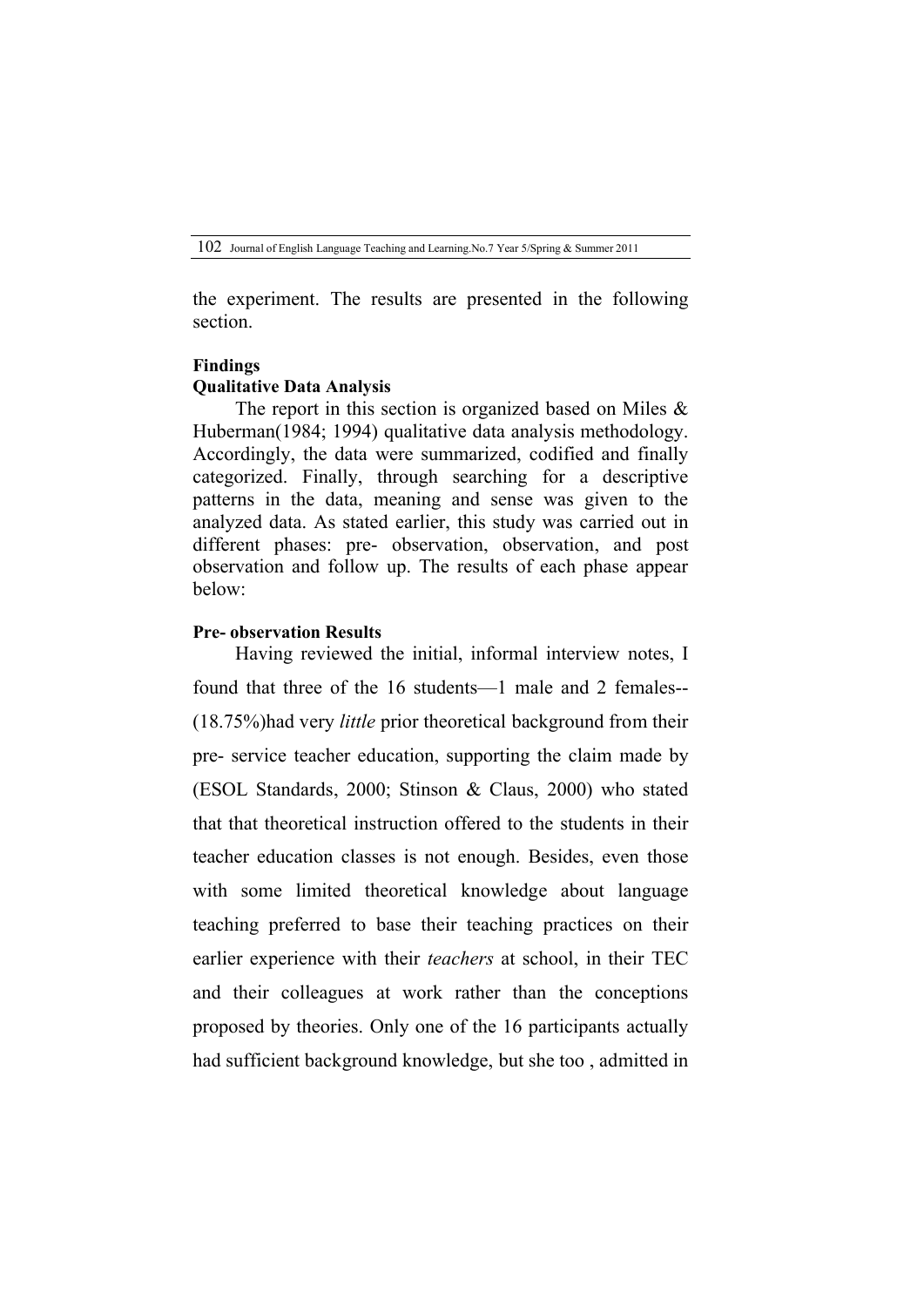the interview , that she did not know how to put that knowledge into practice within her multi- constraint – surrounded classroom environment. They all reported they did not believe any changes would be possible in the current educational system; however, one teacher reported that her skepticism was due to her inability to exercise new ideas rather than the uselessness of change. They all seemed to have a desire to experience working ideas and as a result enjoy their careers. The participants made comments before they underwent the program that reflected their confidence that the program could improve their language teaching experience. One teacher replied that he had not used action research much in his classes, but he had always heard that the strategy helps teachers learn and act more efficiently; therefore, he was excited about the opportunity to be able to see its effect on his own. Another said that, the use of teacher-led instruction was more satisfactory than learner centered one, so she felt that the new experience seemed "backwards" to her. These views and some more are also reflected in the students' responses to the 24 item version of TSES. The respondents' opinion about each of the statements is ranked on a scale from1-9 for the options ranging from *Nothing* to *Very Little*, to *Some influence*, to *Quite A Bit*, and to *A Great deal*. The results appear in table 2: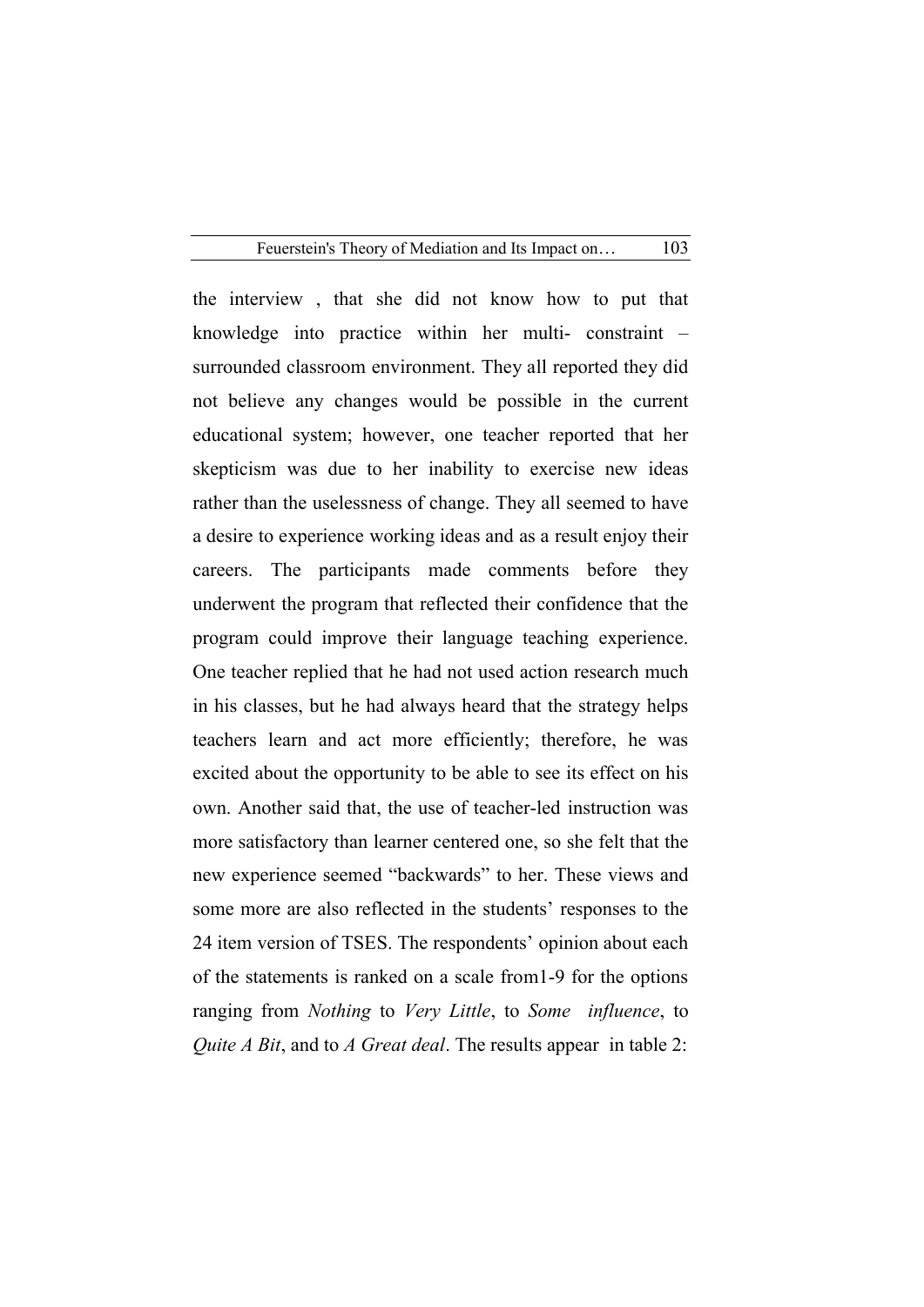| Std. | $\frac{1}{2}$ |      |      |    |                                                                                                         |  |  |  |
|------|---------------|------|------|----|---------------------------------------------------------------------------------------------------------|--|--|--|
| Dev. | Mean          | Max. | Min. | N  | Teachers' Sense of Efficacy Scale (TSES)                                                                |  |  |  |
| 1.75 | 5.56          | 9.00 | 3.00 | 16 | 1. How much can you do to get through to the most difficult students?                                   |  |  |  |
| 1.45 | 4.67          | 7.00 | 2.00 | 16 | 2. How much can you do to help your students think critically?                                          |  |  |  |
| 1.79 | 7.44          | 9.00 | 3.00 | 16 | 3. How much can you do to control disruptive behavior in the classroom?                                 |  |  |  |
| 1.59 | 6.00          | 9.00 | 4.00 | 16 | 4. How much can you do to motivate students who show low interest in school work?                       |  |  |  |
| 1.86 | 6.44          | 9.00 | 3.00 | 16 | 5. To what extent can you make your expectations clear about student behavior?                          |  |  |  |
| 1.26 | 6.38          | 9.00 | 5.00 | 16 | 6. How much can you do to get students to believe they can do well in school work?                      |  |  |  |
| 1.82 | 6.63          | 9.00 | 4.00 | 16 | 7. How well can you respond to difficult questions from your students?                                  |  |  |  |
| 1.57 | 6.25          | 9.00 | 3.00 | 16 | 8. How well can you establish routines to keep activities running smoothly?                             |  |  |  |
| 1.90 | 5.44          | 8.00 | 1.00 | 16 | 9. How much can you do to help your students value learning?                                            |  |  |  |
| 2.11 | 6.06          | 9.00 | 2.00 | 16 | 10. How much can you gauge student comprehension of what you have taught?                               |  |  |  |
| 1.41 | 5.63          | 9.00 | 4.00 | 16 | 11. To what extent can you craft good questions for your students?                                      |  |  |  |
| 2.06 | 5.31          | 9.00 | 2.00 | 16 | 12. How much can you do to foster student creativity?                                                   |  |  |  |
| 2.12 | 5.695         | 9.00 | 2.00 | 16 | 13. How much can you do to get children to follow classroom rules?                                      |  |  |  |
| 1.82 | 5.31          | 9.00 | 2.00 | 16 | 14. How much can you do to improve the understanding of a student who is failing?                       |  |  |  |
| 1.90 | 7.13          | 9.00 | 3.00 | 16 | 15. How much can you do to calm a student who is disruptive or noisy?                                   |  |  |  |
| 2.19 | 5.880         | 9.00 | 1.00 | 16 | 16. How well can you establish a classroom management system with each group of<br>students?            |  |  |  |
| 2.03 | 5.00          | 9.00 | 2.00 | 16 | 17. How much can you do to adjust your lessons to the proper level for individual students?             |  |  |  |
| 1.44 | 5.25          | 8.00 | 2.00 | 16 | 18. How much can you use a variety of assessment strategies?                                            |  |  |  |
| 1.72 | 7.19          | 9.00 | 4.00 | 16 | 19. How well can you keep a few problem students form ruining an entire lesson?                         |  |  |  |
| 1.59 | 7.00          | 9.00 | 5.00 | 16 | 20. To what extent can you provide an alternative explanation or example when students are<br>confused? |  |  |  |
| 1.67 | 6.50          | 9.00 | 3.00 | 16 | 21. How well can you respond to defiant students?                                                       |  |  |  |
| 2.23 | 5.19          | 9.00 | 1.00 | 16 | 22. How much can you assist families in helping their children do well in school?                       |  |  |  |
| 1.37 | 5.50          | 8.00 | 2.00 | 16 | 23. How well can you implement alternative strategies in your classroom?                                |  |  |  |
| 1.59 | 6.38          | 9.00 | 4.00 | 16 | 24. How well can you provide appropriate challenges for very capable students?                          |  |  |  |
| 7.32 | 43.88         | 58.0 | 30.0 | 16 | <b>Efficacy in Student Engagement</b><br>٠                                                              |  |  |  |
| 7.33 | 47.44         | 57.0 | 33.0 | 16 | <b>Efficacy in Instructional Strategies</b><br>٠                                                        |  |  |  |
| 10.0 | 52.50         | 66.0 | 27.0 | 16 | <b>Efficacy in Classroom Management</b>                                                                 |  |  |  |
|      |               |      |      |    |                                                                                                         |  |  |  |

**Table 2.** Descriptive Statistics for Teachers' Sense of Efficacy Scale (TSES) prior to observation

According to the data above, out of the three main categories in which the 24 items of the inventory were classified 'classroom management' seemed to have been the least problematic area for the teachers to deal with (mean= 52); whereas 'student engagement 'and 'instructional strategies' with the means of (43.88) and (47.44) respectively, needed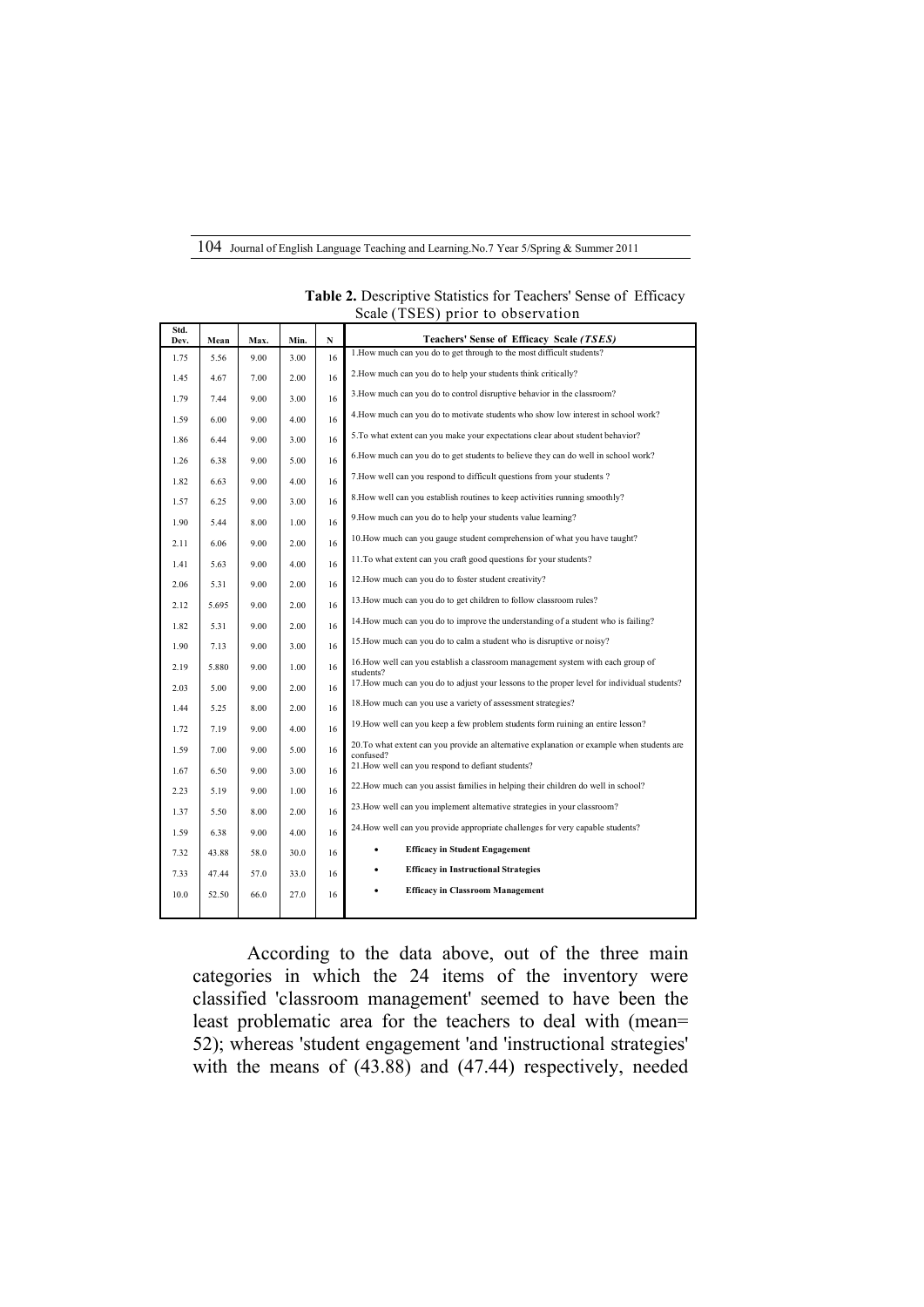more attention as the participants assessed their efficacy in these areas. This observation can perhaps be partly explained in terms of the dominant role assumed for the teacher in this research context.

### **Observation Results**

According to all participants , the most import aspect that they had taken from this class was the building of friendships and standing together. The next aspect they had found was that their level of confidence had improved, and with that a much great sense of pride.

The critical reflection part of the course where they had to integrate theory into practice, was the most difficult part because it needed so much of concentration and discussion. The key point to this job was to not only learn about their own teaching problems, and their possible solutions, but also to see what the other members of the class had thought as well. The satisfaction expressed by the participants signaled that everything was done correctly.

All the participants agreed that they really enjoyed this type of learning and that it was a great experience of teaching. Students realized the importance and value of using videos of other teachers' practices in their professional development process in general, and expressed disappointment that the course was not used more often.

The results confirmed that the cooperative critical reflection which accompanied self/ peer supervision turned this experience into a really fruitful activity, with only one downside as reported by the participants-- it was very time consuming. Students really enjoyed the group work, and the freedom to make any modifications they had thought necessary in their plans. Self/ peer supervision apparently helped student in not only learning about a certain teaching point but gave them an experience with cooperative reflection that they would never forget.

#### **Post Observation Results**

Having discussed the findings with the participants in the post observation conference, the researcher administered TSES for a second time after the experiment was over. The results appear in table 3: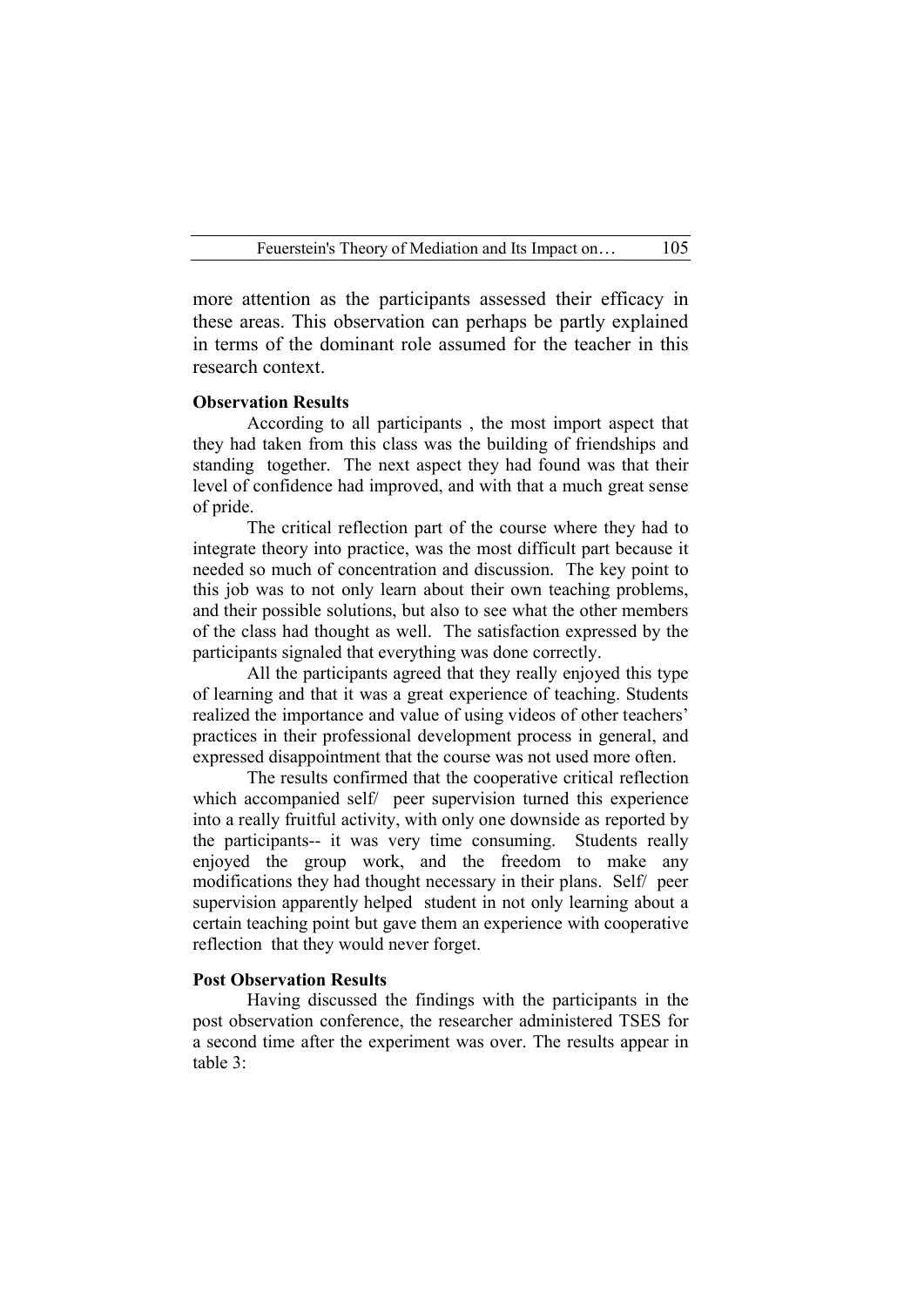| Std.<br>Devi. | Mean  | Max.  | Min.  | N  | Teachers' Sense of Efficacy Scale (TSES)                                                                |
|---------------|-------|-------|-------|----|---------------------------------------------------------------------------------------------------------|
| .719          | 7.88  | 9.00  | 7.00  | 16 | 1. How much can you do to get through to the most difficult<br>students?                                |
| .719          | 7.38  | 9.00  | 6.00  | 16 | 2. How much can you do to help your students think critically?                                          |
| 1.125         | 7.75  | 9.00  | 6.00  | 16 | 3. How much can you do to control disruptive behavior in the<br>classroom?                              |
| .58           | 7.75  | 9.00  | 7.00  | 16 | 4. How much can you do to motivate students who show low<br>interest in school work?                    |
| 1.58          | 6.69  | 9.00  | 5.00  | 16 | 5. To what extent can you make your expectations clear about<br>student behavior?                       |
| .63           | 7.50  | 9.00  | 7.00  | 16 | 6. How much can you do to get students to believe they can do<br>well in school work?                   |
| .87           | 7.69  | 9.00  | 6.00  | 16 | 7. How well can you respond to difficult questions from your<br>students?                               |
| 1.153         | 6.56  | 9.00  | 5.00  | 16 | 8. How well can you establish routines to keep activities running<br>smoothly?                          |
| 957           | 6.88  | 8.00  | 5.00  | 16 | 9. How much can you do to help your students value learning?                                            |
| .957          | 7.38  | 9.00  | 6.00  | 16 | 10. How much can you gauge student comprehension of what<br>you have taught?                            |
| .72           | 7.38  | 9.00  | 6.00  | 16 | 11. To what extent can you craft good questions for your<br>students?                                   |
| 1.25          | 7.31  | 9.00  | 6.00  | 16 | 12. How much can you do to foster student creativity?                                                   |
| 1.50          | 6.38  | 9.00  | 5.00  | 16 | 13. How much can you do to get children to follow classroom<br>rules?                                   |
| 1.18          | 7.25  | 9.00  | 5.00  | 16 | 14. How much can you do to improve the understanding of a<br>student who is failing?                    |
| 1.76          | 7.19  | 9.00  | 4.00  | 16 | 15. How much can you do to calm a student who is disruptive or<br>noisy?                                |
| 1.59          | 6.38  | 9.00  | 5.00  | 16 | 16. How well can you establish a classroom management system<br>with each group of students?            |
| 1.15          | 7.00  | 9.00  | 5.00  | 16 | 17. How much can you do to adjust your lessons to the proper<br>level for individual students?          |
| 1.18          | 7.25  | 9.00  | 5.00  | 16 | 18. How much can you use a variety of assessment strategies?                                            |
| 1.72          | 7.19  | 9.00  | 4.00  | 16 | 19. How well can you keep a few problem students form ruining<br>an entire lesson?                      |
| .87           | 7.69  | 9.00  | 6.00  | 16 | 20. To what extent can you provide an alternative explanation or<br>example when students are confused? |
| 1.45          | 6.63  | 9.00  | 5.00  | 16 | 21. How well can you respond to defiant students?                                                       |
| 1.24          | 7.25  | 9.00  | 5.00  | 16 | 22. How much can you assist families in helping their children<br>do well in school?                    |
| .96           | 7.63  | 9.00  | 6.00  | 16 | 23. How well can you implement alternative strategies in your<br>classroom?                             |
| 1.02          | 7.88  | 9.00  | 6.00  | 16 | 24. How well can you provide appropriate challenges for very<br>capable students?                       |
| .00           | 2.00  | 2.00  | 2.00  | 16 | <b>Efficacy in Student Engagement</b>                                                                   |
| 3.87          | 59.19 | 67.00 | 53.00 | 16 | <b>Efficacy in Instructional Strategies</b><br>$\bullet$                                                |
| 3.99          | 59.88 | 66.00 | 53.00 | 16 | <b>Efficacy in Classroom Management</b><br>$\bullet$                                                    |
| 8.03          | 54.75 | 68.00 | 40.00 | 16 |                                                                                                         |

 **Table 3.** Descriptive Statistics for Teachers' Sense of Efficacy Scale (TSES) after experiment

The table reveals a noticeable gain in the three major components of TSES-- student engagement; instructional strategies , and classroom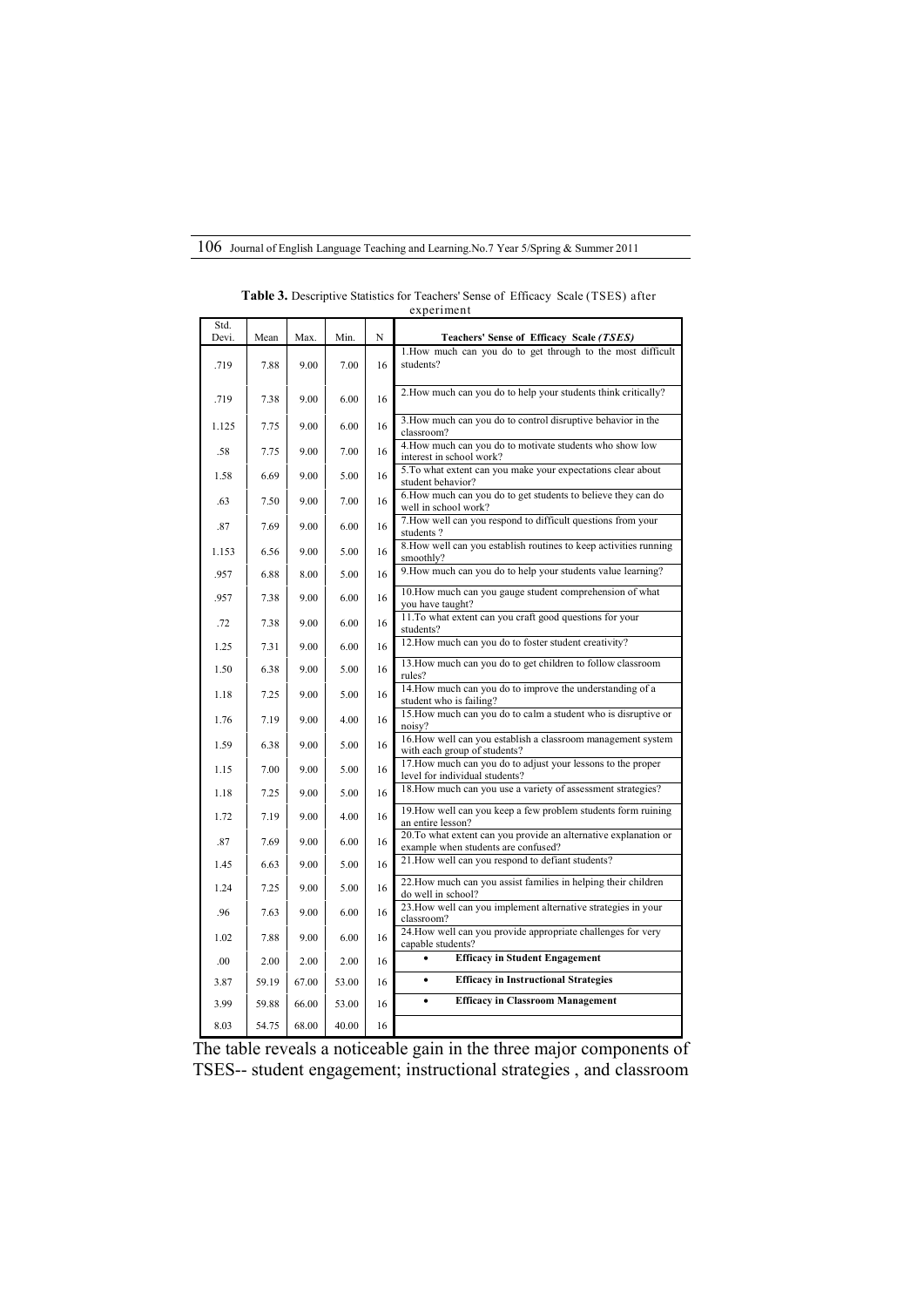management-- with the mean scores of 59.19, 59.88 and 54.75 respectively; and the smaller standard deviation indicates that the participants became more homogeneous after the experiment. To make a parallel comparison possible, the results of the two sets of responses prior to and after the experiment are presented in table 4:

**Table 4. Comparing TSES results before and after the experiment by its three major components**

| <b>Efficacy</b> in<br><b>Classroom</b><br>Manageme<br>nt(2) | <b>Efficacy</b><br>in<br><b>Instructi</b><br>onal<br><b>Strategie</b><br>s(2) | <b>Efficacy</b><br>in.<br><b>Student</b><br>Engage<br>ment(2) | <b>Efficacy</b> in<br><b>Classroom</b><br>Manageme<br>nt(1) | <b>Efficacy</b><br>in<br><b>Instructi</b><br>onal<br><b>Strategie</b><br>s(1) | <b>Efficacy</b> in<br><b>Student</b><br>Engageme<br>nt(1) |                       |
|-------------------------------------------------------------|-------------------------------------------------------------------------------|---------------------------------------------------------------|-------------------------------------------------------------|-------------------------------------------------------------------------------|-----------------------------------------------------------|-----------------------|
| 40.00                                                       | 53.00                                                                         | 53.00                                                         | 27.00                                                       | 33.00                                                                         | 30.00                                                     | Minim<br>um           |
| 68.00                                                       | 66.00                                                                         | 67.00                                                         | 66.00                                                       | 57.00                                                                         | 58.00                                                     | Maxim<br>um           |
| 54.75                                                       | 59.88                                                                         | 59.19                                                         | 52.50                                                       | 47.44                                                                         | 43.88                                                     | Mean                  |
| 8.03                                                        | 3.99                                                                          | 3.87                                                          | 10.01                                                       | 7.33                                                                          | 7.32                                                      | Std.<br>Deviati<br>on |
| 16                                                          |                                                                               |                                                               |                                                             |                                                                               |                                                           |                       |

Finally, in order to check for the significance of these differences in the gain scores, we employed the statistical test of *Wilcoxon Signed Ranks* – a non-parametric equivalent of matched ttest. The results, shown in the table 5, indicate that the gain scores for all three components-- student engagement, instructional strategies, and efficacy in classroom management**--** were statistically significant at 0.05 level of significance (Z= 0.000; 0.000 and 0.007 respectively).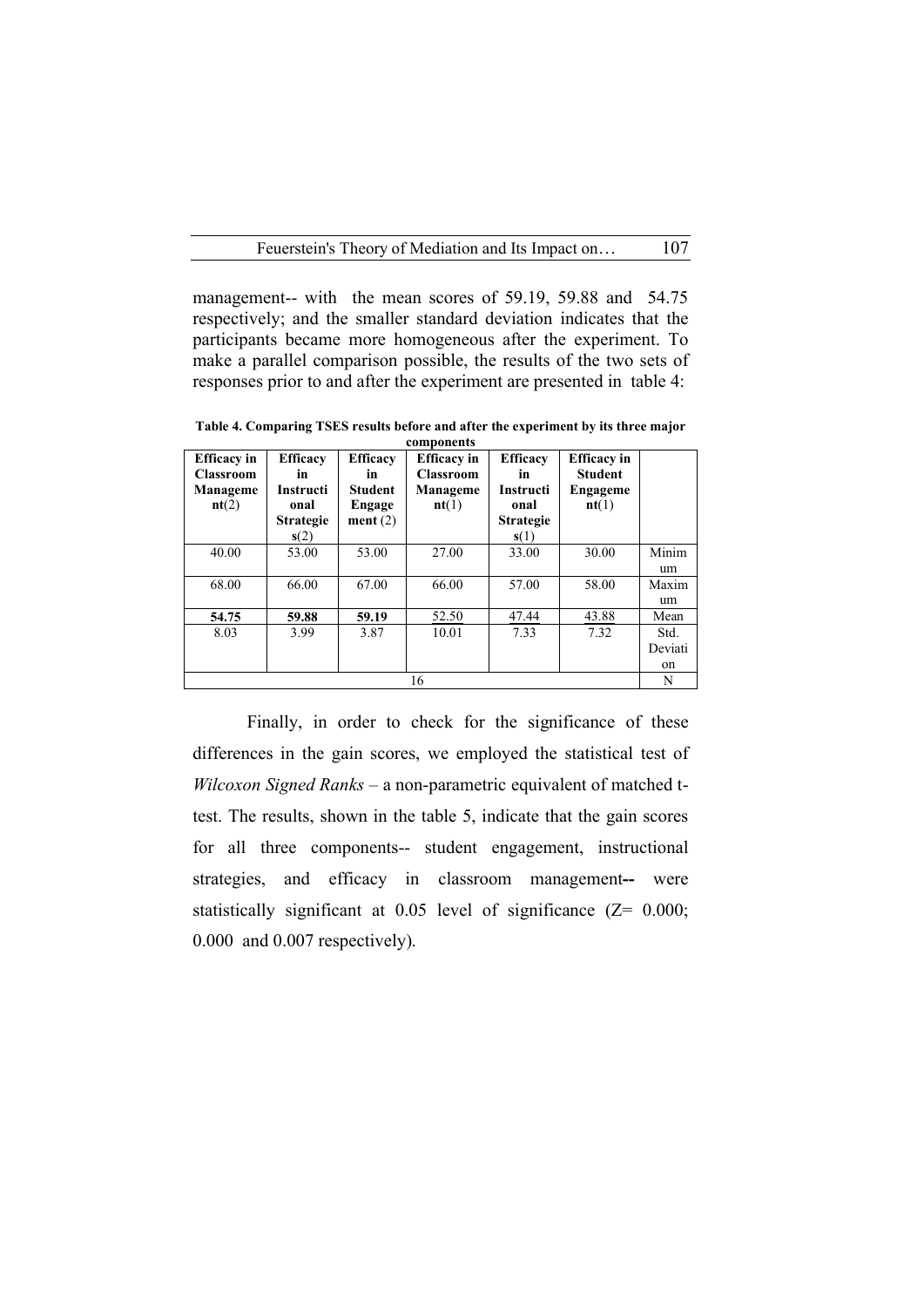| Table 5. Wilcoxon Signed Ranks Test of statistical significance |  |
|-----------------------------------------------------------------|--|
|-----------------------------------------------------------------|--|

| $CM2 - CM$  | IS2 - IS    | $SE2 - SE$  |                        |
|-------------|-------------|-------------|------------------------|
| $-2.687(a)$ | $-3.519(a)$ | $-3.519(a)$ |                        |
| 007         | .000        | .000        | Asymp. Sig. (2-tailed) |

b Wilcoxon Signed Ranks Test

### **Conclusion, Discussion, Implications**

This study intended to examine how a modification in the instructional mode of an in service teacher training could bring about change in the participant teachers' self of efficacy. The results indicated that due to the treatment in this study the participants gained a noticeable improvement in their self efficacy as well as in their self confidence. Besides unlike their feeling at the beginning of this experiment, they started to see themselves as more than deskilled teachers who were unable to deal with their context specific issues. Instead they claimed that this experience made them feel the usefulness of reflection and cooperation in their career. This approach provided the learners with the opportunity to experience how to analyze, investigate, collaborate, share, build and generate based on what they had already learned, rather than what facts, skills, and processes they had parroted. In other words, the teachers in this study functioned both as a learner and a researcher, who aimed at greater awareness of the environments and the participants in a given teaching situation. This is in line with what Cross (1990) held: "As educators we have an obligation to understand the teaching/learning process well enough to improve it." (p.11). Similarly, this exploration illustrated that a social constructivist perspective with its suggested cooperative reflection practiced in a non-threatening context is of crucial importance in developing teachers' sense of efficacy. What we now know is that within the social context of the classroom, the actions of learners affect those of the teachers as well as the other way round. Thus, it is important to see the learner as an active participant in the mediation process, and that this process is truly interactive rather than unidirectional.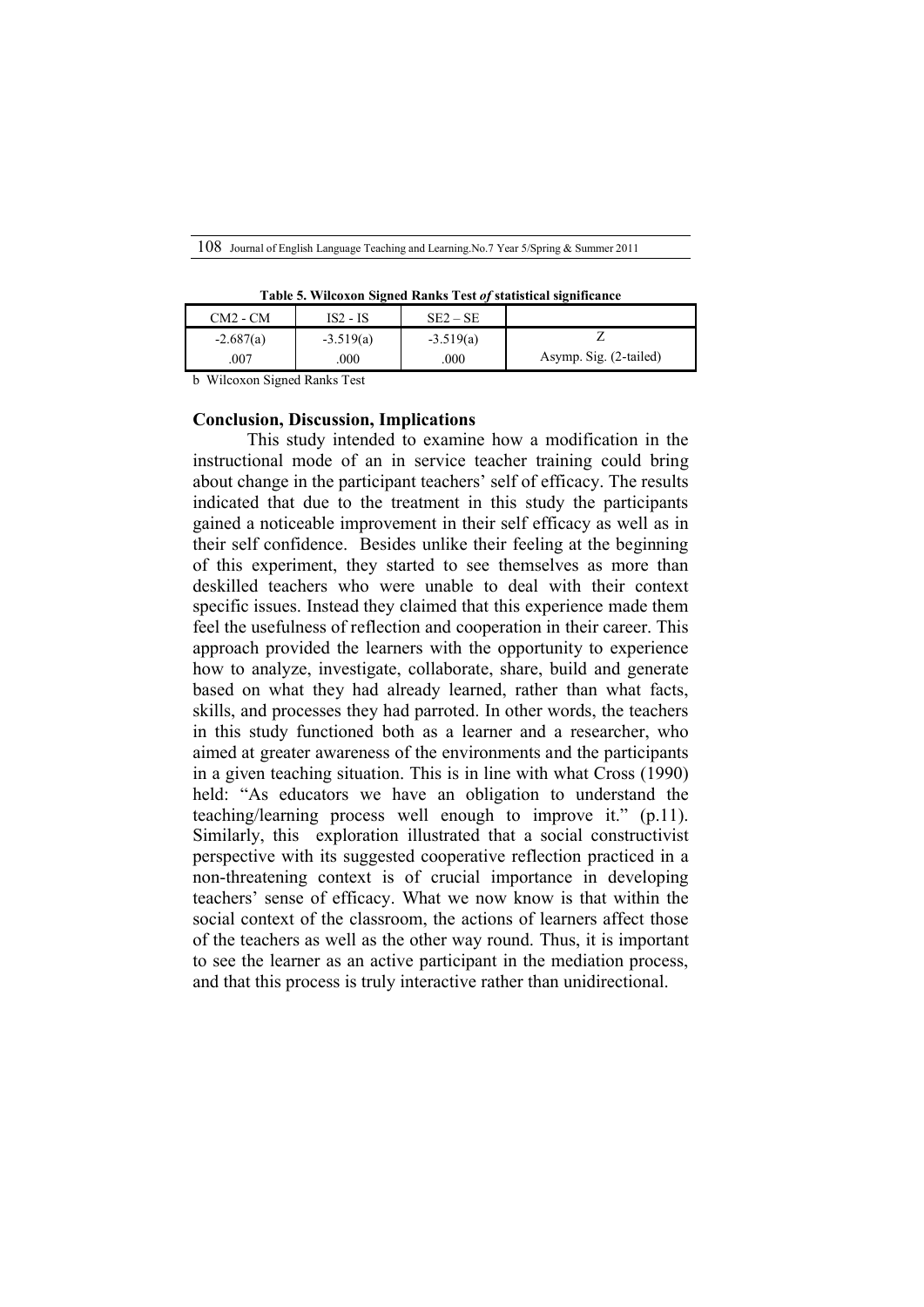Moreover, as the students commented, despite all the problems in adjustments, this way of working with a group lessened their tension and enhanced their awareness, and allowed them to apply the useful points that they had been learning through group discussions, and therefore, they were able to actually contribute in their own ways. As a follow-up activity, discussions were held, during which the students were able to refer to the skills learned from the program. Their use of some of the activities that they had practiced in the program showed that they perceived the program to be useful in improving their teaching practice.

However, there are several challenges present for the field of EFL teacher education. In the contexts where teachers' voices have little place in policy making, the first challenge is to create locally appropriate responses to support the preparation and professionalism of FL teachers. A second challenge is to explore more fully the ways teachers can overcome their old habits and accept the changes required by the new millennium paradigm shift. This might be more difficult than it sounds, because as Ghaith and Yaghi (1997) found, the more teaching experience teachers in their study had, the less likely they were to implement new instructional methods in their class. And finally, a third challenge for L2 teacher education is to equip teachers with the intellectual tools of inquiry that will enable them to resist the unwanted politics imposed by the national/ global curricular mandates. This would enable teachers to create educationally sound, contextually appropriate, and socially equitable learning opportunities for the L2 students they teach.

Moreover further research is still needed to respond to the question raised by (Pajares, 1992): if efficacy beliefs are critical to the process of teaching, how can they be made an explicit focus of teacher education programs, and to what end?

In conclusion, this study has implications for curriculum developers and EFL teachers whose present curricula for EFL teacher education are still lagging behind; this calls for a careful and painstaking revision and modification. Not only should this change be oriented towards the revision of the courses, but also towards a revision of the suggested methodology, and materials used in those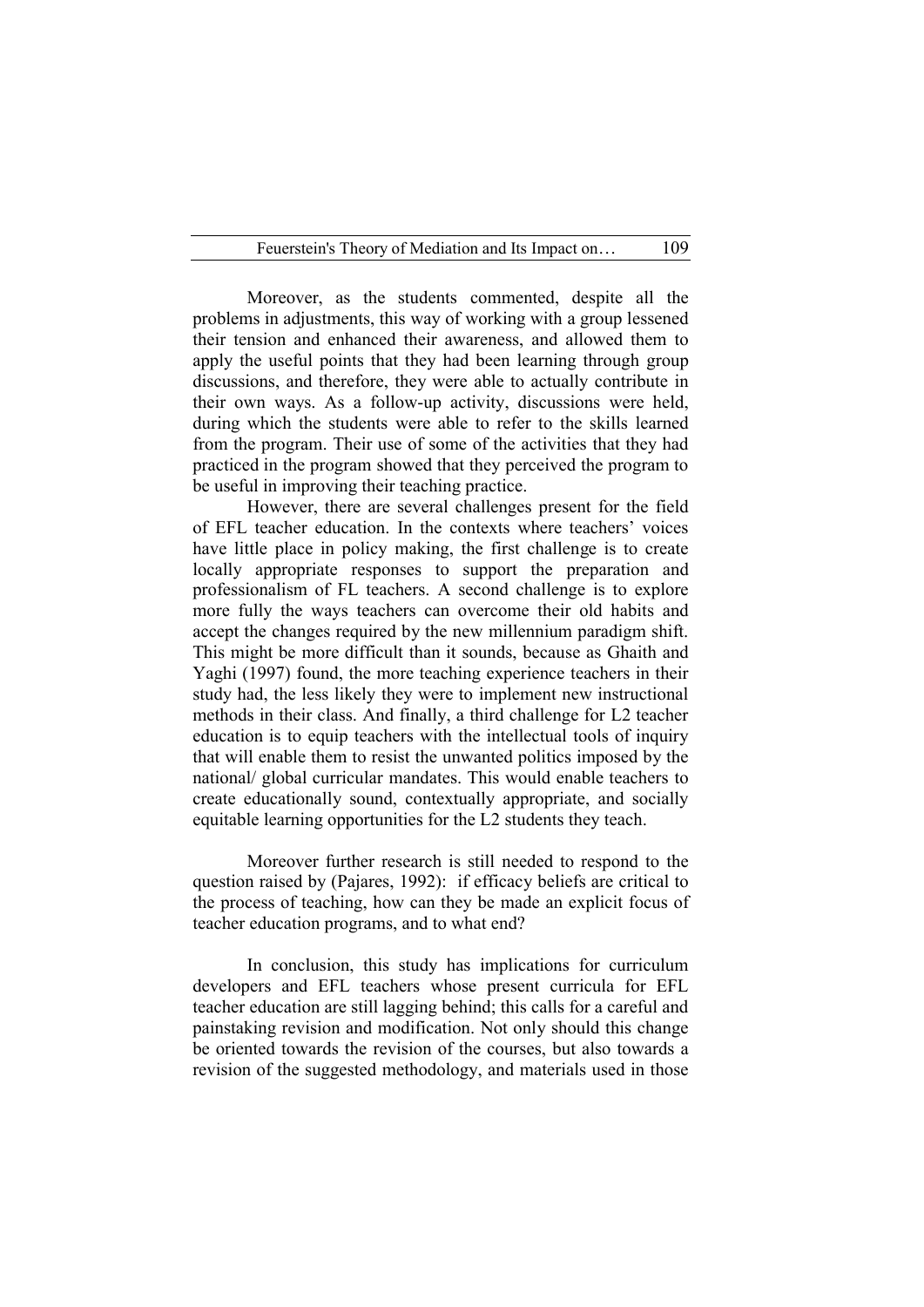programs. In the meantime, teachers must have the time to reflect on their practices and study themselves to determine their own teaching problems and solutions. Purposeful teachers know it cannot be put off until they get around to it. This time for reflection is a requirement for maximum efficacy.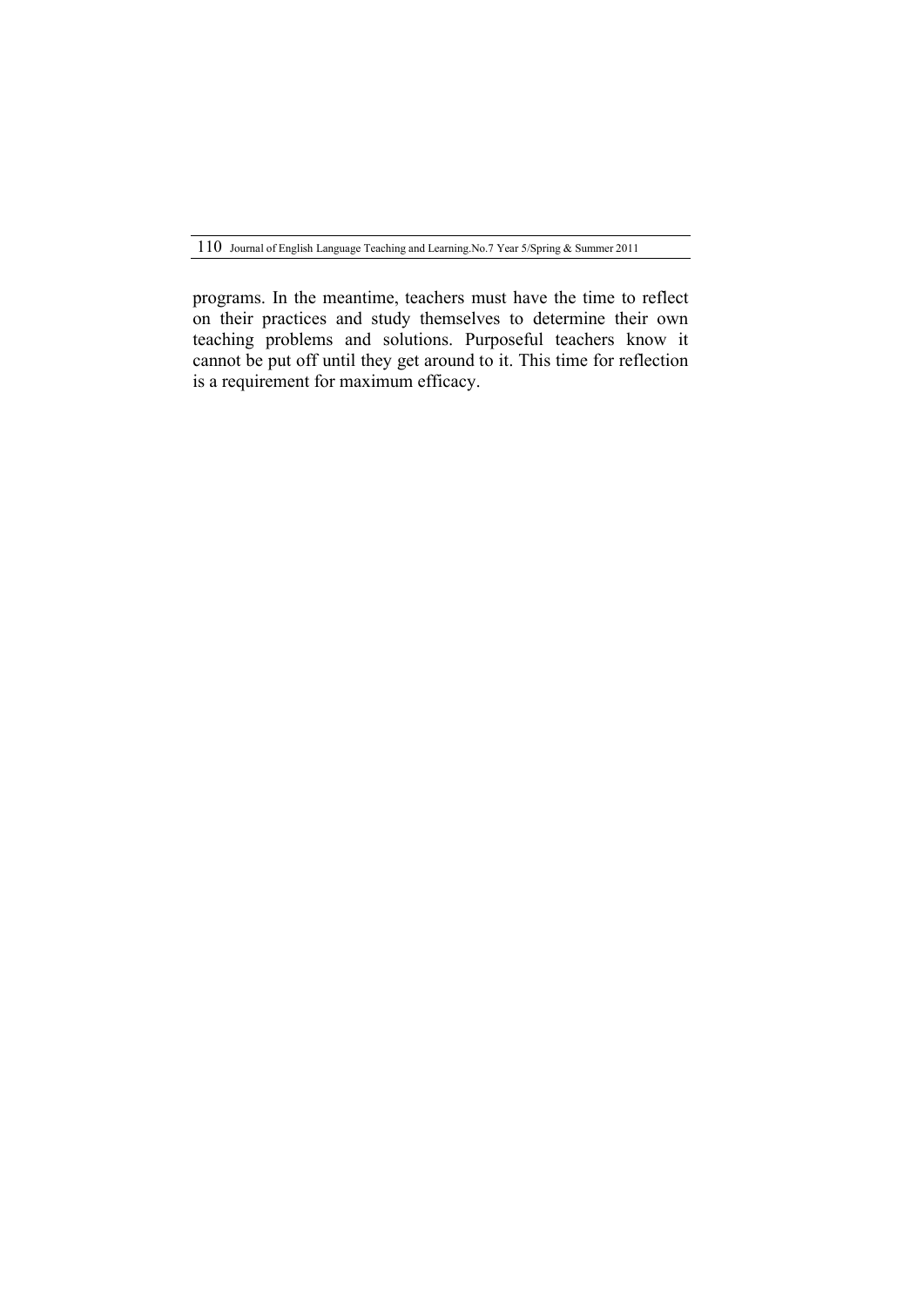### **References**

- -Alfonso, R. J.(1977), "Will peer supervision work?". *Educational Leadership*,34(8), 594–601.
- -Bailey,K.M.(2006), *Language teacher supervision: A case based approach*. Cambridge University Press.
- -Bandura, A.(1986), *Social foundations of thought and action*. Englewood Cliffs, NJ: Prentice-Hall.
- -Bandura, A. (1995), "Comments on the crusade against the causal efficacy of human thought". *Journal of Behavior Therapy and Experimental Psychiatry, 26,* 179-190.
- -Bandura, A.(1997), *Self-efficacy: The exercise of control*. New York: W. H. Freeman and Company.
- -Bandura, A.(2007), "Much ado over faulty conception of perceived self-efficacy grounded in faulty experimentation". *Journal of Social and Clinical Psychology*, 26(6), 641-758.
- -Burton, J. (1987), The powers of observation: An investigation of current practice and issues in teacher education. In K. D. Bikram (ed.), *Patterns of classroom interaction in Southeast Asia. Singapore: SEAMEO Regional Language Center* (pp. 153–166) . Anthology Series 17.
- -Cross, K. P. (1990), "Teaching to improve learning". *Journal on Excellence in College Teaching*, 1, 9-22.
- -Eslami, Z. R. and Fatahi, A.(2008), "Teachers' sense of selfefficacy, English proficiency, and instructional strategies: A study of nonnative EFL teachers in Iran". TESL-EJ Vol. 11 (4) March 2008 retrieved from http://teslej.org/ej44/a1.html."ESOL standards introduction: Promising futures". (2000), *TESOL Quarterly*, 23 3-13.
- -Feuerstein, R. (1980), *Instrumental enrichment: Redevelopment of cognitive performance of retarded performers*. New York: University Park Press.
- -Ghaith, G. and Yaghi, H. (1997), "Relationships among experience, teacher efficacy, and attitude toward the implementation of instructional innovation. *Journal of Teaching and Teacher Education (USA)*". 13(4), 451-458.
- -Henson,R.K.(2001), "Teacher self-efficacy: Substantive implications and measurement dilemmas". University of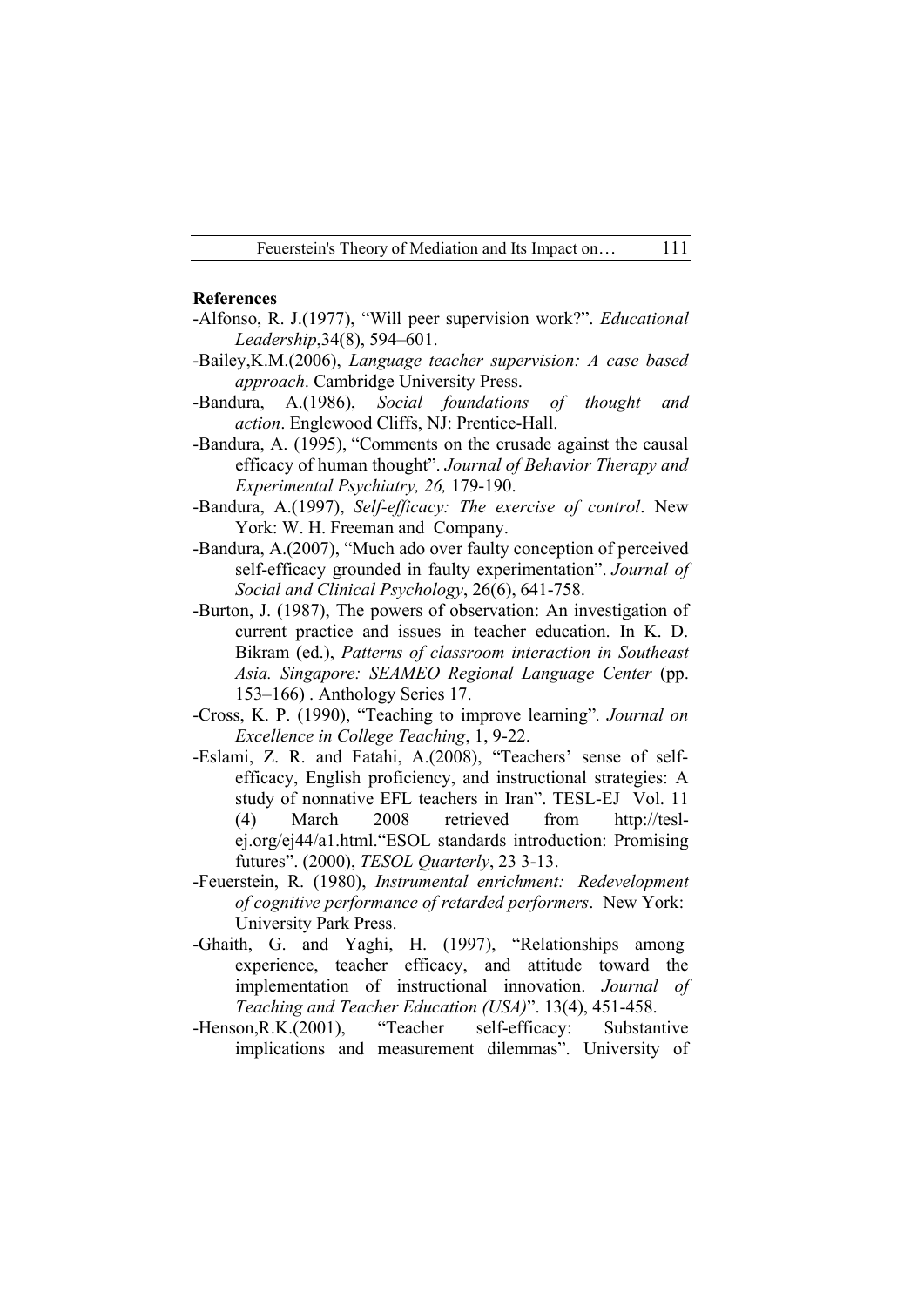North Texas 76203-1337 retrieved : 10, 29, 2010, from http:// citeseerx.ist.psu.edu/viewdoc/download?doi=10.1.1.29.684

- -Khodarahimi, S. (2010),"General self-efficacy and worry in an Iranian adolescents and youths sample". Educational Research Vol. 1(2) pp. 015-020, March 2010 retrieved from http://www.interesjournals.org/ER.
- -Lange, Dale C. (1990), A blueprint for a teacher development program. In Jack C. Richards and David Nunan (eds.), *Second language teacher education*. Cambridge: Cambridge University Press, 245–268.
- -Lofland, J. and Lofland, L. H. (1995), *Analysing social settings: A guide to qualitative observation and analysis, (3rd ed)*. Belmont, California: Wadsworth Publishing Company, Inc.
- -Mathers, N., Fox, N. & Hunn, A. (1998), "Using interviews in a research project"*.* Retrieved: September 25, 2008, from http://www.trentfocus.org.uk/Resources/Qualitative%20Data %20Analysis.pdf.
- -Miles M.B., Huberman A.M. (1984), *Qualitative data analysis: A sourcebook of New Methods.* Newbury Park, CA: Sage.
- -Miles, M. B. & Huberman, A. M. (1994), Qualitative data analysis *(*2nd ed.). Thousand Oaks, CA: Sage.
- -Murdoch, G.(2000), "Introducing a teacher-supportive evaluation system". *English Language Teaching Journal*, 54(1), 54–64.
- -Pajares, F. (1992), "Teachers beliefs and educational research: Cleaning up a messy construct". *Review of Educational Research, 62*, 307-332.
- -Pajares, F. (1996), "Self-efficacy beliefs in academic settings". *Review of Educational Research*, 66, 533-578.
- -Pajares, F. (1997), Current directions in self-efficacy research. In P. R. Pintrich & M. Maehr (Eds.). *Advances in motivation and achievement.* (Vol. 10, pp. 1-49). Greenwich, CT: JAI Press.
- -Pajares (2002), "Self-efficacy beliefs in academic contexts: An outline". Retreived 10, 29, 2010, from http://des.emory.edu/mfp/efftalk.html
- -Powell, G. (1999), "How to avoid being the fly on the wall". *The Teacher Trainer,* 13(1), 3–4.